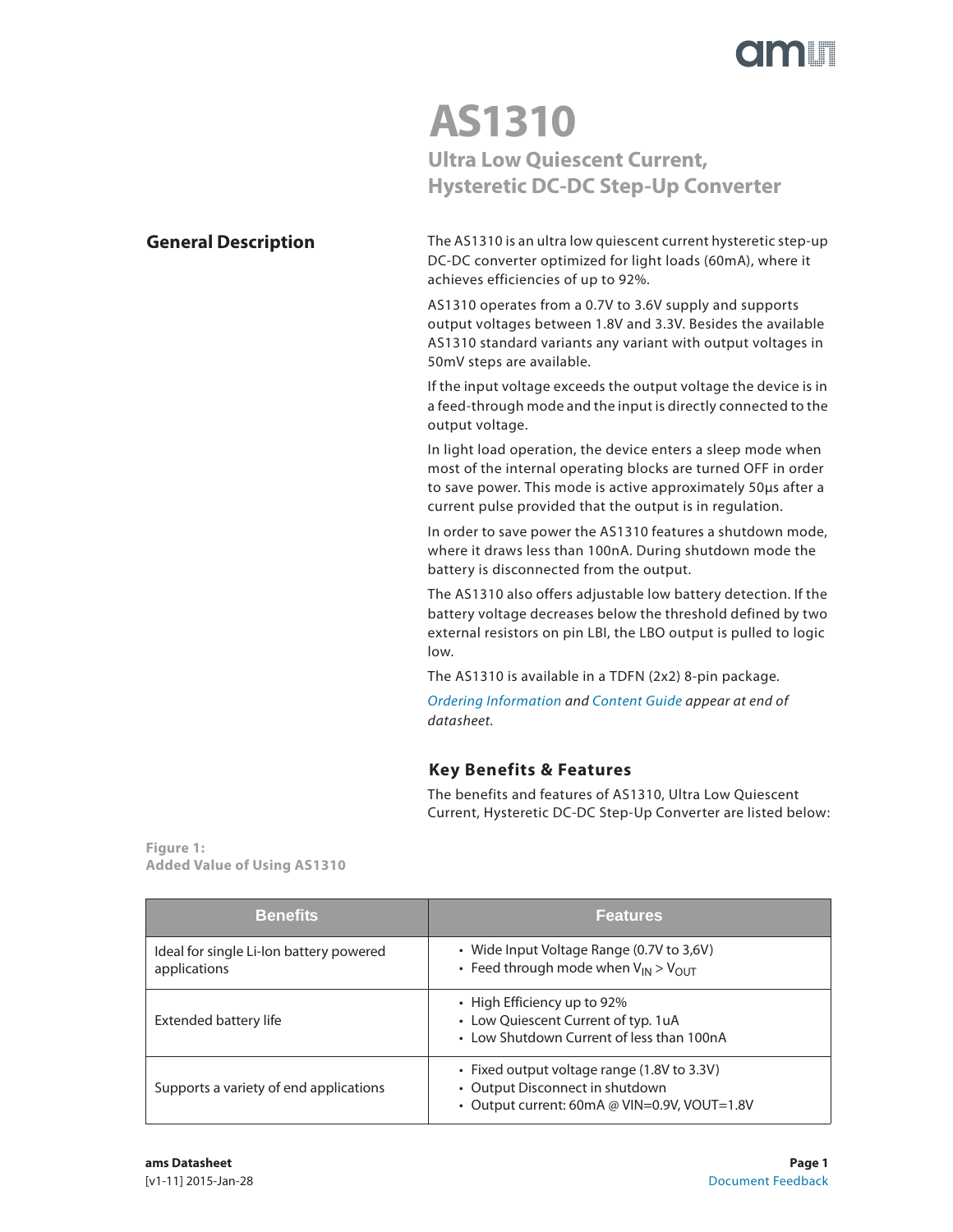# **Omili**

| <b>Benefits</b>                               | <b>Features</b>                                                        |
|-----------------------------------------------|------------------------------------------------------------------------|
| Over – temperature protection and<br>shutdown | Integrated temperature monitoring                                      |
| Early power-fail warning                      | Adjustable low battery detection                                       |
| Cost effective, small package                 | • No external diode or transistor required<br>• 8-pin TDFN (2mm x 2mm) |

### **Applications**

The AS1310 is an ideal solution for single and dual cell powered devices as blood glucose meters, remote controls, hearing aids, wireless mouse or any light-load application.

**Figure 2: Typical Application Diagram**

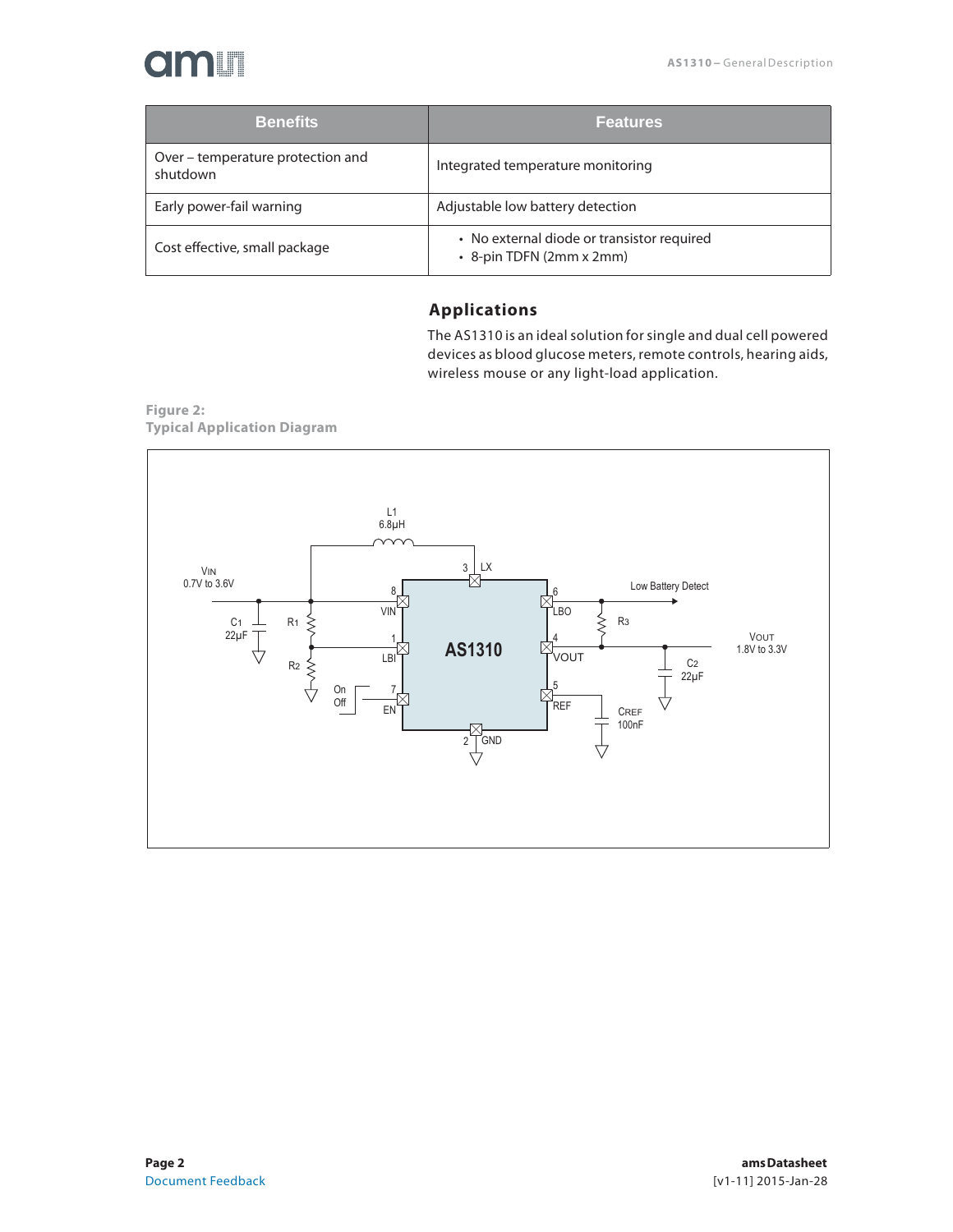

### **Pin Assignment**

**Figure 3: Pin Diagram (Top View)**



#### **Figure 4: Pin Description**

| <b>Pin Number</b> | <b>Pin Name</b>  | <b>Description</b>                                                                                                                                    |
|-------------------|------------------|-------------------------------------------------------------------------------------------------------------------------------------------------------|
| 1                 | LBI              | <b>Low Battery Comparator Input.</b> 0.6V Threshold. May not be left floating. If<br>connected to GND, LBO is working as Power Output OK.             |
| 2                 | GND              | Ground                                                                                                                                                |
| 3                 | LX.              | <b>External Inductor Connector</b>                                                                                                                    |
| 4                 | $V_{\text{OUT}}$ | <b>Output Voltage.</b> Decouple $V_{OUT}$ with a ceramic capacitor as close as<br>possible to $V_{\text{OUT}}$ and GND.                               |
| 5                 | <b>REF</b>       | <b>Reference Pin.</b> Connect a 100nF ceramic capacitor to this pin.                                                                                  |
| 6                 | <b>LBO</b>       | Low Battery Comparator Output. Open-drain output.                                                                                                     |
| 7                 | EN               | <b>Enable Pin.</b> Logic controlled shutdown input.<br>$1 =$ Normal operation;<br>0 = Shutdown; shutdown current <100nA.                              |
| 8                 | $V_{\text{IN}}$  | <b>Battery Voltage Input.</b> Decouple $V_{IN}$ with a 22 $\mu$ F ceramic capacitor as<br>close as possible to $V_{IN}$ and GND.                      |
| 9                 | <b>NC</b>        | <b>Exposed Pad.</b> This pad is not connected internally. Can be left floating or<br>connect to <b>GND</b> to achieve an optimal thermal performance. |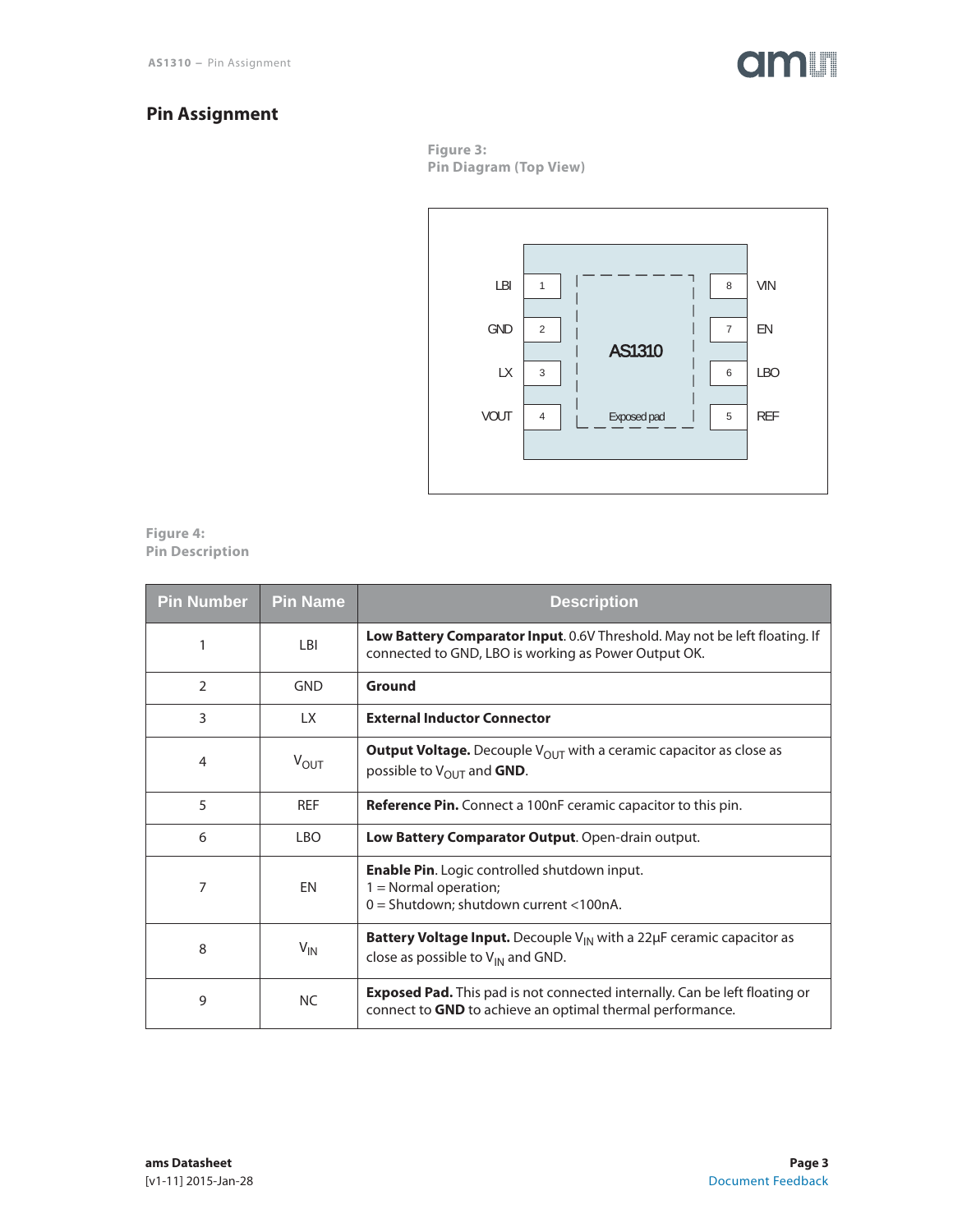### **Absolute Maximum Ratings**

Stresses beyond those listed in Absolute Maximum Ratings may cause permanent damage to the device. These are stress ratings only, and functional operation of the device at these or any other conditions beyond those indicated in Electrical Characteristics is not implied. Exposure to absolute maximum rating conditions for extended periods may affect device reliability.

**Figure 5: Absolute Maximum Ratings**

| <b>Parameter</b>                                         | <b>Min</b> | <b>Max</b>                   | <b>Units</b>  | <b>Comments</b>                                                                                                                                                                                                                                                                                                 |  |  |  |
|----------------------------------------------------------|------------|------------------------------|---------------|-----------------------------------------------------------------------------------------------------------------------------------------------------------------------------------------------------------------------------------------------------------------------------------------------------------------|--|--|--|
|                                                          |            | <b>Electrical Parameters</b> |               |                                                                                                                                                                                                                                                                                                                 |  |  |  |
| V <sub>IN</sub> , V <sub>OUT</sub> , EN, LBI, LBO to GND | $-0.3$     | $+5$                         | V             |                                                                                                                                                                                                                                                                                                                 |  |  |  |
| LX, REF to GND                                           | $-0.3$     | $V_{\text{OUT}} + 0.3$       | $\vee$        |                                                                                                                                                                                                                                                                                                                 |  |  |  |
| Input Current (latch-up<br>immunity)                     | $-100$     | 100                          | mA            | Norm: JEDEC 78                                                                                                                                                                                                                                                                                                  |  |  |  |
| <b>Electrostatic Discharge</b>                           |            |                              |               |                                                                                                                                                                                                                                                                                                                 |  |  |  |
| Electrostatic Discharge HBM                              |            | ±2                           | kV            | Norm: MIL 883 E method 3015                                                                                                                                                                                                                                                                                     |  |  |  |
| <b>Temperature Ranges and Storage Conditions</b>         |            |                              |               |                                                                                                                                                                                                                                                                                                                 |  |  |  |
| Thermal Resistance $\theta_{JA}$                         | 58         |                              | °C/W          |                                                                                                                                                                                                                                                                                                                 |  |  |  |
| Junction Temperature                                     |            | $+125$                       | $\circ$       |                                                                                                                                                                                                                                                                                                                 |  |  |  |
| Storage Temperature Range                                | $-55$      | $+125$                       | $\circ$ C     |                                                                                                                                                                                                                                                                                                                 |  |  |  |
| Package Body Temperature                                 | $+260$     |                              | $\circ$ C     | The reflow peak soldering<br>temperature (body temperature)<br>specified is in accordance with<br>IPC/JEDEC J-STD-020"Moisture/Reflow<br>Sensitivity Classification for<br>Non-Hermetic Solid State Surface<br><b>Mount Devices".</b><br>The lead finish for Pb-free leaded<br>packages is matte tin (100% Sn). |  |  |  |
| Humidity non-condensing                                  | 5          | 85                           | $\frac{0}{0}$ |                                                                                                                                                                                                                                                                                                                 |  |  |  |
| Moisture Sensitive Level                                 |            | 1                            |               | Represents a maximum floor life<br>time of unlimited                                                                                                                                                                                                                                                            |  |  |  |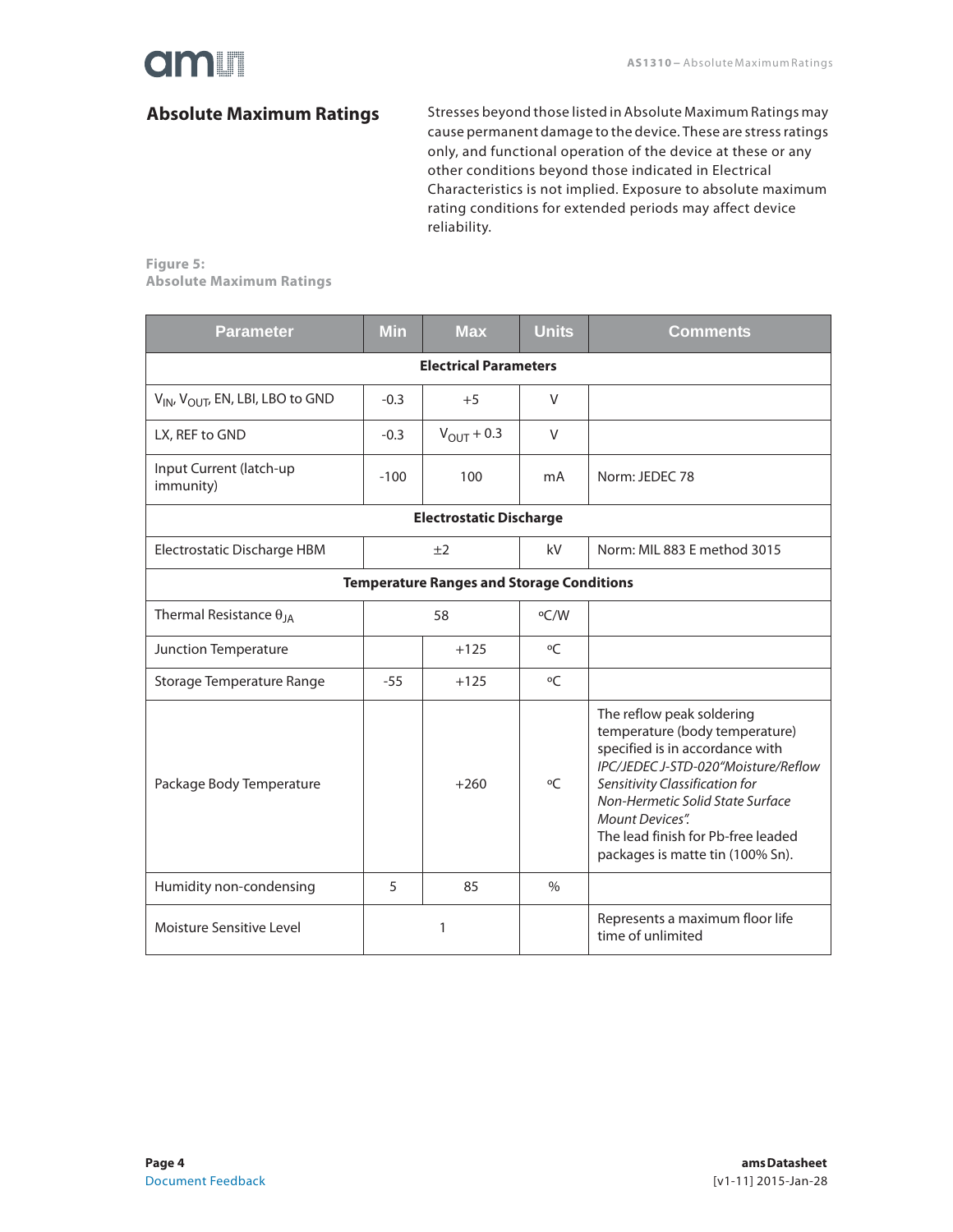

### **Electrical Characteristics**

All limits are guaranteed. The parameters with Min and Max values are guaranteed by production tests or SQC (Statistical Quality Control) methods.

V<sub>IN</sub> = 1.5V, C1 = C2 = 22µF, C<sub>REF</sub> = 100nF, Typical values are at  $T_{AMB}$  = +25°C (unless otherwise specified). All limits are guaranteed. The parameters with min and max values are guaranteed with production tests or SQC (Statistical Quality Control) methods.

**Figure 6: Electrical Characteristics**

| <b>Symbol</b>    | <b>Parameter</b>                                  | Conditions                                                                                          | <b>Min</b> | <b>Typ</b>   | <b>Max</b> | <b>Units</b>  |
|------------------|---------------------------------------------------|-----------------------------------------------------------------------------------------------------|------------|--------------|------------|---------------|
| <b>TAMB</b>      | <b>Operating Temperature</b><br>Range             |                                                                                                     | $-40$      |              | $+85$      | $^{\circ}C$   |
|                  |                                                   | Input                                                                                               |            |              |            |               |
| $V_{IN}$         | Input Voltage Range                               |                                                                                                     | 0.7        |              | 3.6        | V             |
|                  | Minimum Startup Voltage                           | $I_{LOAD} = 1 \text{mA}$ , $T_{AMB} = +25 \text{°C}$                                                |            | 0.7          | 0.8        | V             |
|                  |                                                   | <b>Regulation</b>                                                                                   |            |              |            |               |
| $V_{OUT}$        | Output Voltage Range                              |                                                                                                     | 1.8        |              | 3.3        | V             |
|                  | Output Voltage Tolerance                          | $I_{\text{LOAD}} = 10 \text{ mA}$ , $T_{\text{AMB}} = +25^{\circ}C$                                 | $-2$       |              | $+2$       | $\frac{0}{0}$ |
|                  |                                                   | $I_{LOAD} = 10mA$                                                                                   | $-3$       |              | $+3$       | $\%$          |
|                  | V <sub>OUT</sub> Lockout Threshold <sup>(1)</sup> | <b>Rising Edge</b>                                                                                  | 1.55       | 1.65         | 1.75       | V             |
|                  |                                                   | <b>Operating Current</b>                                                                            |            |              |            |               |
| $I_{\mathbb{Q}}$ | Quiescent Current VIN                             | $V_{\text{OUT}} = 1.02xV_{\text{OUTNOM}}$<br>$REF = 0.99xVOUTNOM$<br>$T_{AMB} = +25^{\circ}C$       |            |              | 100        | nA            |
|                  | Quiescent Current V <sub>OUT</sub>                | $V_{\text{OUT}} = 1.02xV_{\text{ON}}$ , REF =<br>$0.99xV_{ON}$<br>No load, $T_{AMB} = +25^{\circ}C$ | 0.8        | $\mathbf{1}$ | 1.2        | μA            |
| <b>I</b> SHDN    | <b>Shutdown Current</b>                           | $T_{AMB} = +25\degree C$                                                                            |            |              | 100        | nA            |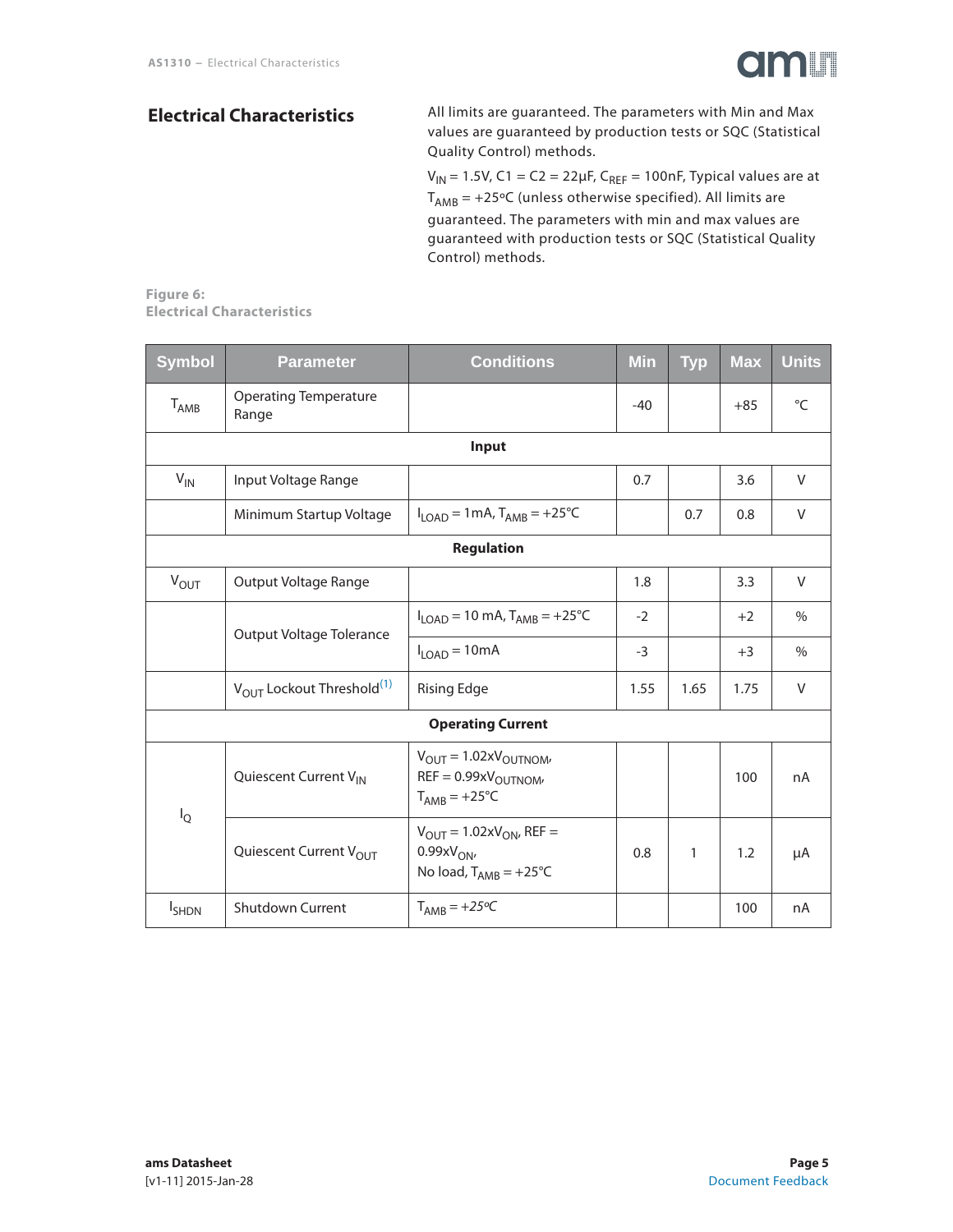# am

| <b>Symbol</b>            | <b>Parameter</b>               | <b>Conditions</b>                                | <b>Min</b> | <b>Typ</b> | <b>Max</b> | <b>Units</b> |
|--------------------------|--------------------------------|--------------------------------------------------|------------|------------|------------|--------------|
|                          |                                | <b>Switches</b>                                  |            |            |            |              |
| $R_{ON}$                 | <b>NMOS</b>                    | $V_{OUIT} = 3V$                                  |            | 0.35       |            | Ω            |
|                          | <b>PMOS</b>                    |                                                  |            | 0.5        |            | Ω            |
|                          | NMOS maximum On-time           |                                                  | 3.6        | 4.2        | 4.8        | μs           |
| <b>I</b> <sub>PEAK</sub> | <b>Peak Current Limit</b>      |                                                  | 320        | 400        | 480        | mA           |
|                          | Zero Crossing Current          |                                                  | 5          | 20         | 35         | mA           |
| <b>Enable, Reference</b> |                                |                                                  |            |            |            |              |
| <b>VENH</b>              | EN Input Voltage High          |                                                  | 0.7        |            |            | V            |
| <b>VENL</b>              | EN Input Voltage Low           |                                                  |            |            | 0.1        | V            |
| $I_{EN}$                 | <b>EN Input Bias Current</b>   | $EN = 3.6V$ , $T_{AMB} = +25^{\circ}C$           |            |            | 100        | nA           |
| $I_{REF}$                | <b>REF Input Bias Current</b>  | $REF = 0.99xVOUTNOM$<br>$T_{AMB} = +25^{\circ}C$ |            |            | 100        | nA           |
|                          |                                | <b>Low Battery &amp; Power-OK</b>                |            |            |            |              |
| $V_{LBI}$                | <b>LBI Threshold</b>           | <b>Falling Edge</b>                              | 0.57       | 0.6        | 0.63       | V            |
|                          | <b>LBI Hysteresis</b>          |                                                  |            | 25         |            | mV           |
| $I_{LBI}$                | <b>LBI Leakage Current</b>     | LBI = 3.6V, $T_{AMB}$ = +25°C                    |            |            | 100        | nA           |
| $V_{LBO}$                | LBO Voltage Low <sup>(2)</sup> | $l_{LBO} = 1mA$                                  |            | 20         | 100        | mV           |
| $I_{LBO}$                | <b>LBO Leakage Current</b>     | LBO = 3.6V, $T_{AMB}$ = +25°C                    |            |            | 100        | nA           |
|                          | Power-OK Threshold             | $LBI = OV$ , Falling Edge                        | 90         | 92.5       | 95         | $\%$         |
|                          |                                | <b>Thermal Protection</b>                        |            |            |            |              |
|                          | <b>Thermal Shutdown</b>        | 10°C Hysteresis                                  |            | 150        |            | °C           |

#### **Note(s) and/or Footnote(s):**

1. The regulator is in startup mode until this voltage is reached. Caution: Do not apply full load current until the device output > 1.75V.

2. LBO goes low in startup mode as well as during normal operation if:

- The voltage at the LBI pin is below LBI threshold.

- The voltage at the LBI pin is below 0.1V and V $_{\rm{OUT}}$  is below 92.5% of its nominal value.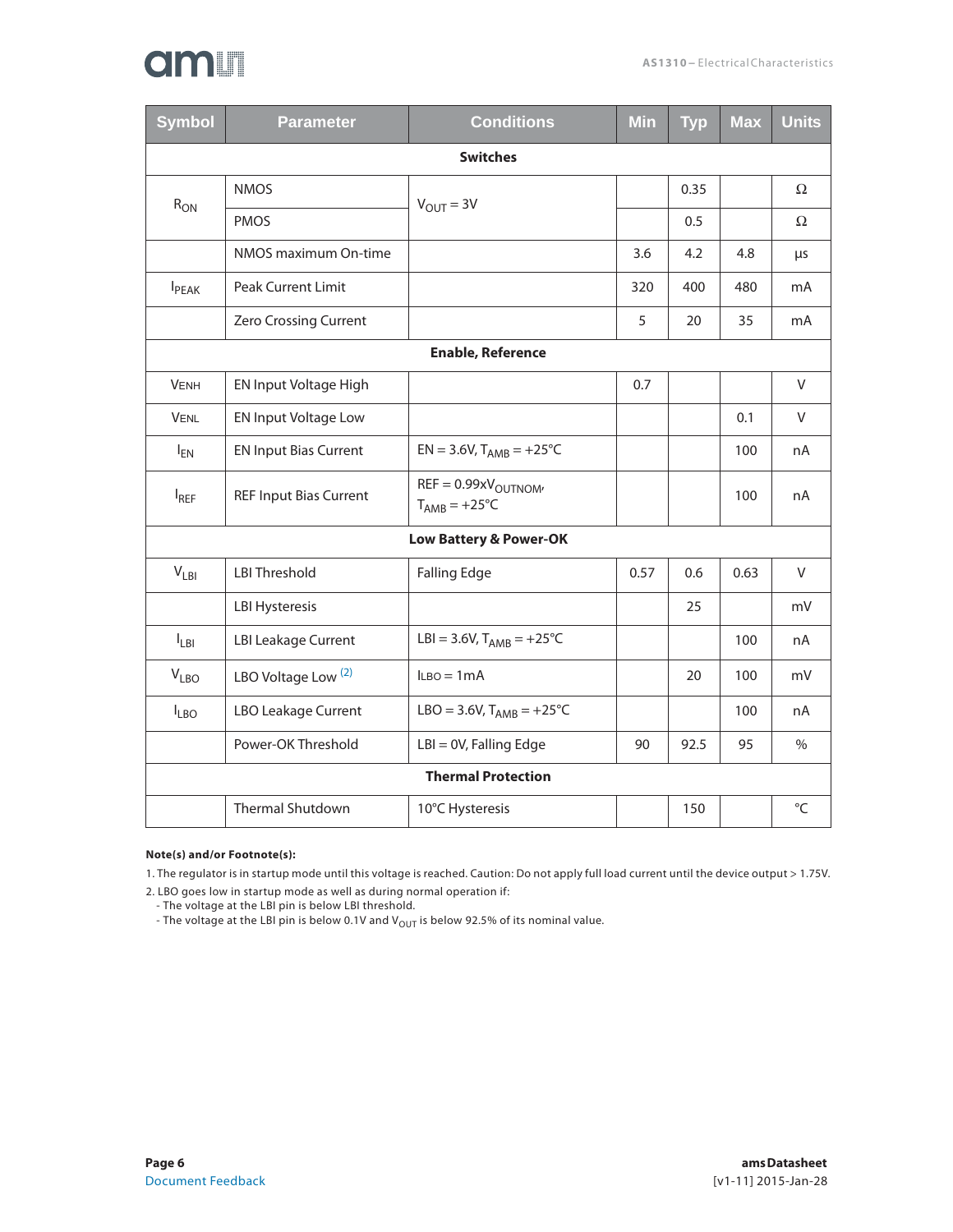

### **Typical Operating Characteristics**

### $T_{AMB}$  = +25°C, unless otherwise specified.

**Figure 7: Efficiency vs. Output Current;**  $V_{OUT} = 1.8V$ 



**Figure 8: Efficiency vs. Output Current;**  $V_{OUT} = 1.8V$ 

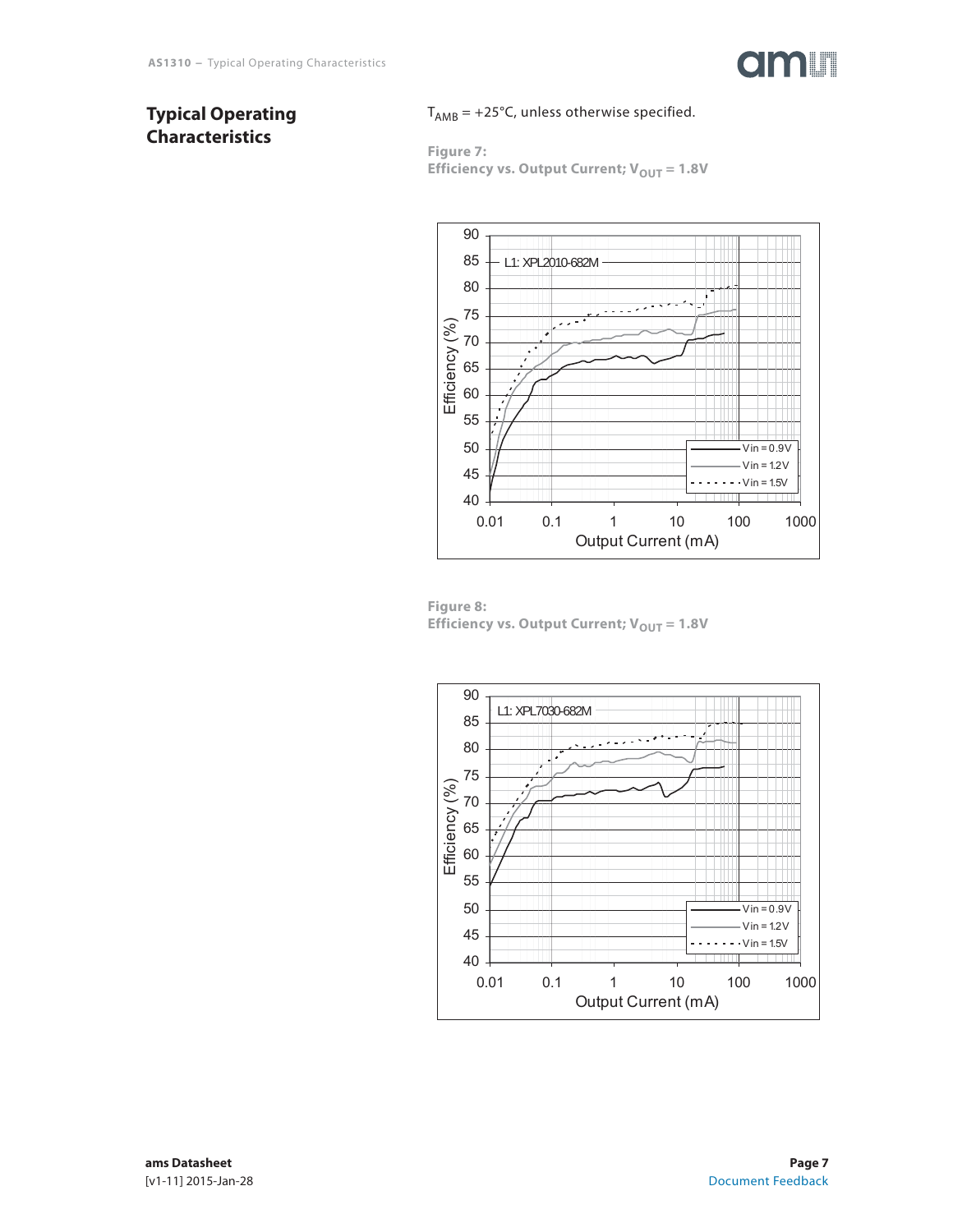## dm **I**

**Figure 9: Efficiency vs. Output Current;**  $V_{OUT} = 3.0V$ 



**Figure 10: Efficiency vs. Output Current; V<sub>OUT</sub> = 3.0V** 

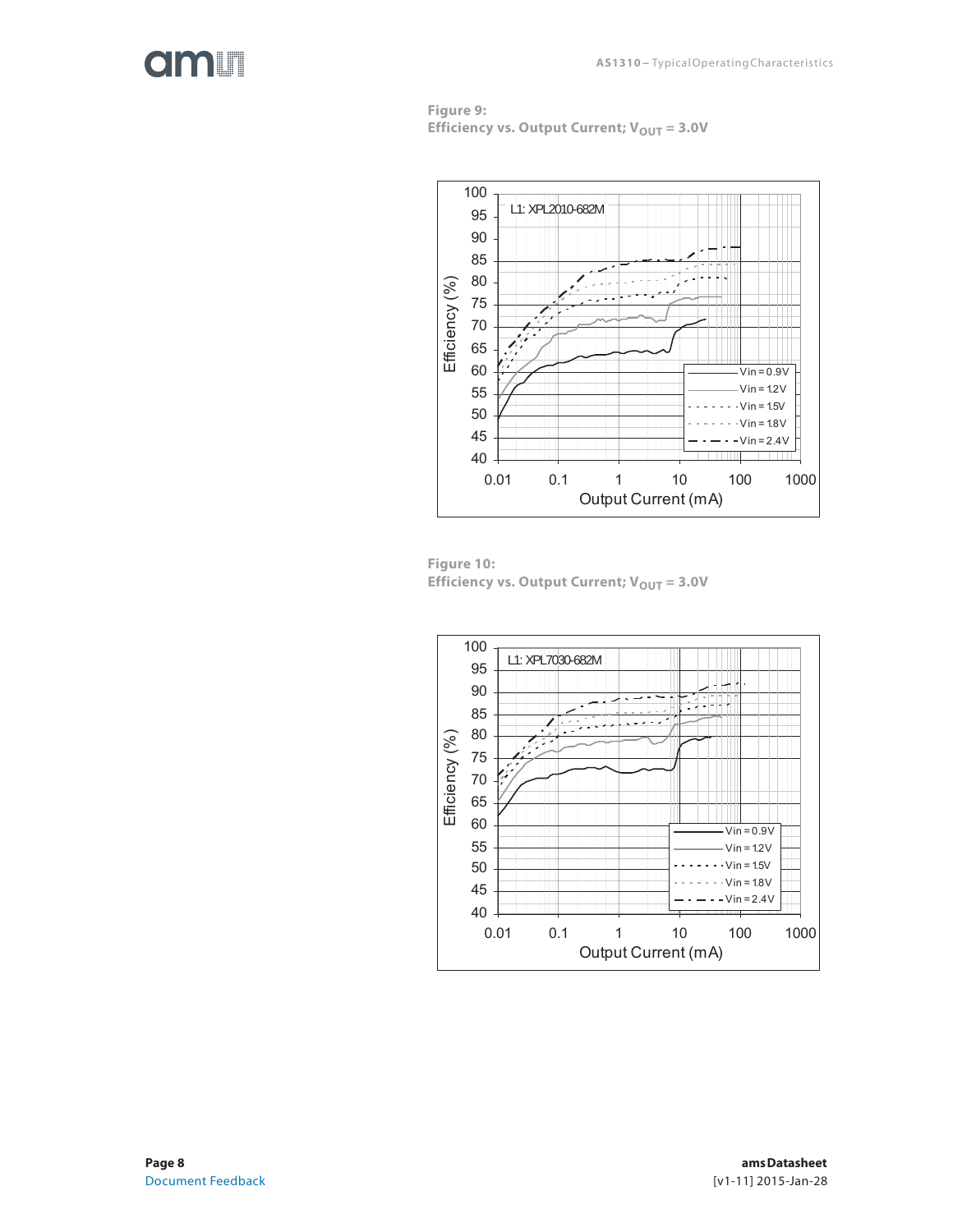

**Figure 11: Efficiency vs. Input Voltage; V<sub>OUT</sub> = 1.8V** 





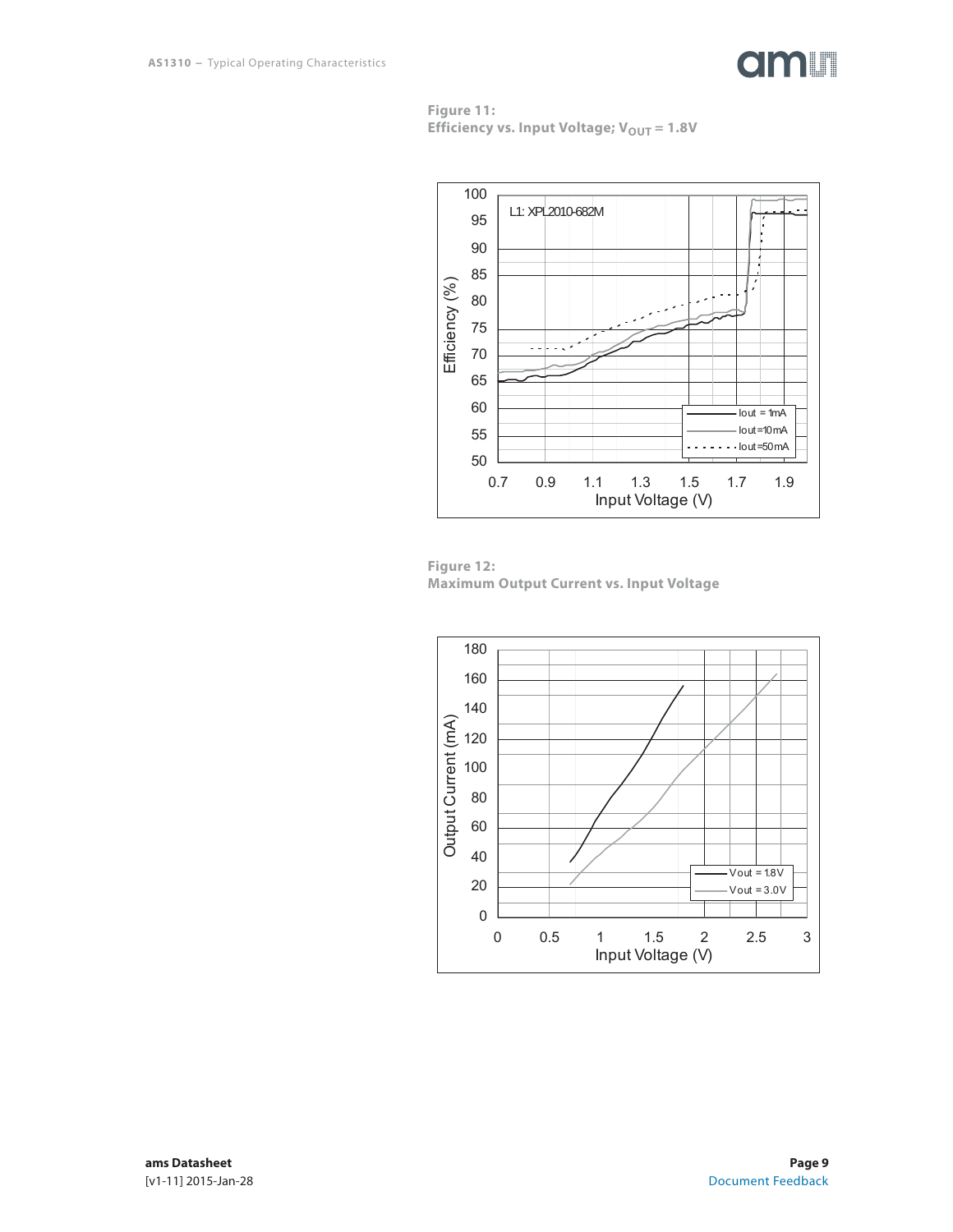







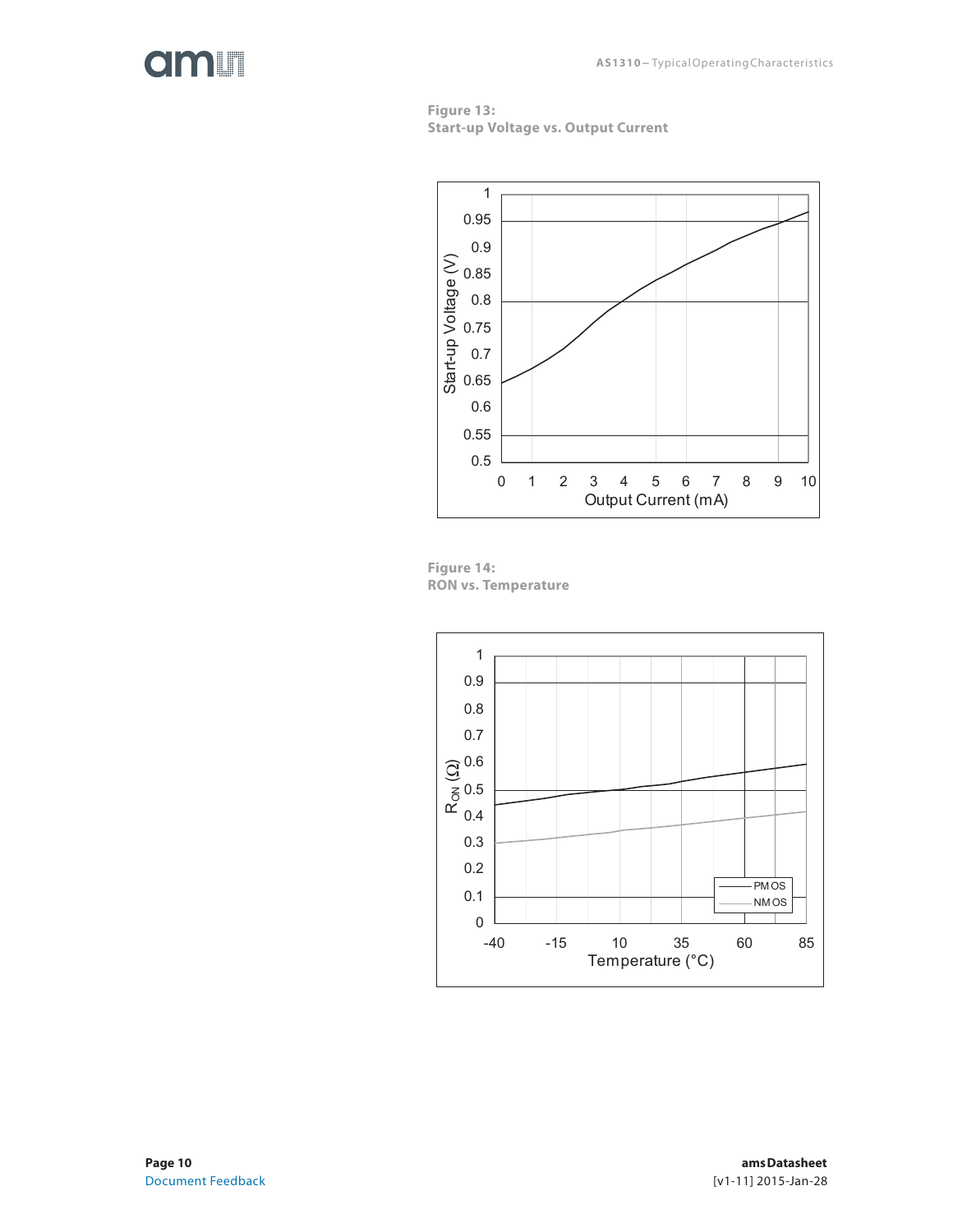

**Figure 15: Output Voltage Ripple; V<sub>IN</sub> = 2V, V<sub>OUT</sub> = 3V,R<sub>load</sub> = 100Ω** 

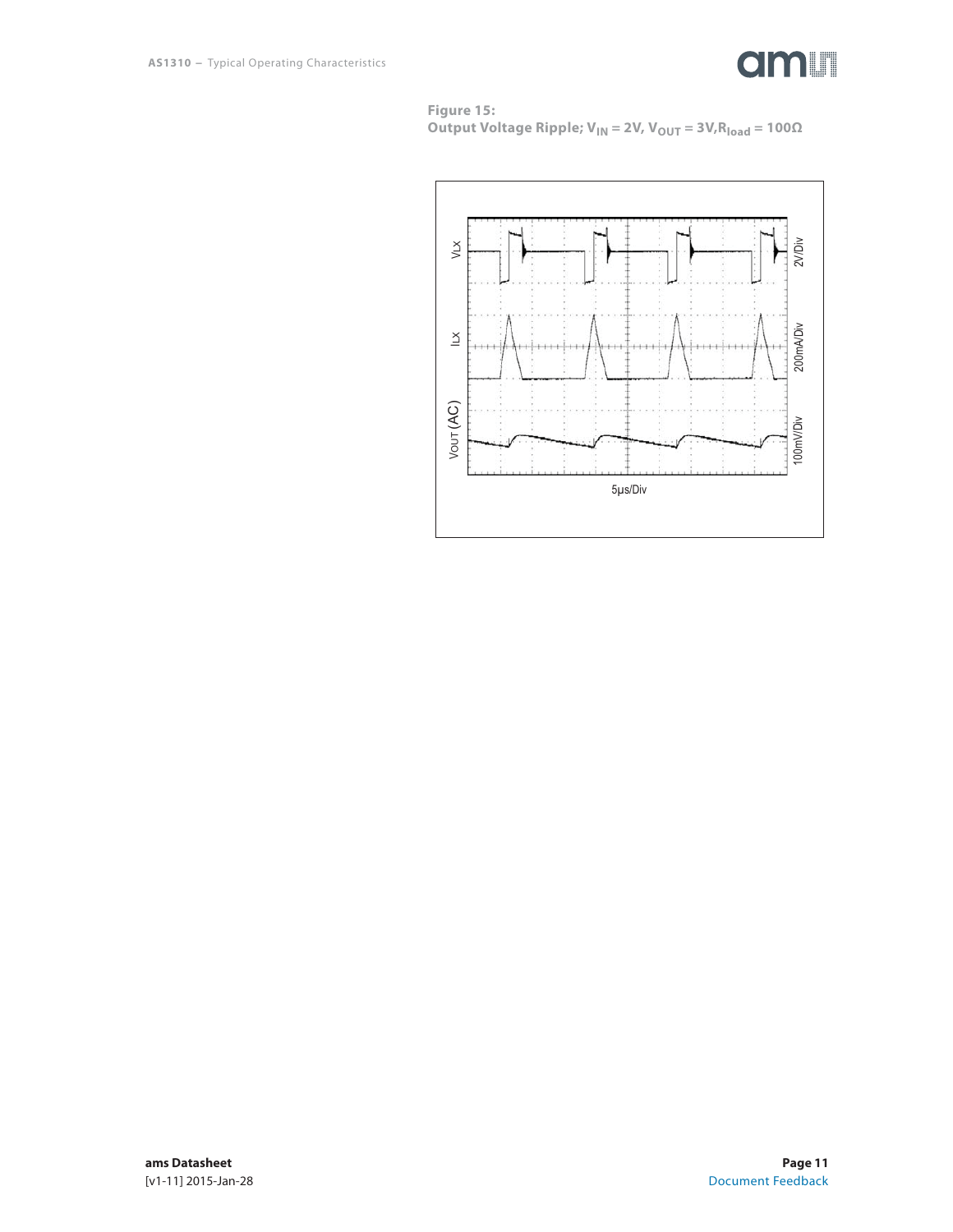### **Detailed Description**

### **Hysteretic Boost Converter**

Hysteretic boost converters are so called because comparators are the active elements used to determine ON-OFF timing via current and voltage measurements. There is no continuously operating fixed oscillator, providing an independent timing reference. As a result, a hysteretic or comparator based converter has a very low quiescent current. In addition, because there is no fixed timing reference, the operating frequency is determined by external component (inductor and capacitors) and also the loading on the output.

Ripple at the output is an essential operating component. A power cycle is initiated when the output regulated voltage drops below the nominal value of  $V_{\text{OUT}}$  (0.99 x  $V_{\text{OUT}}$ ).

Inductor current is monitored by the control loop, ensuring that operation is always dis-continuous.

The application circuit shown in Figure 2 will support many requirements. However, further optimization may be useful, and the following is offered as a guide to changing the passive components to more closely match the end requirement.

### *Input Loop Timing*

The input loop consists of the source DC supply, the input capacitor, the main inductor, and the N-channel power switch. The ON timing of the N-channel switch is determined by a peak current measurement or a maximum ON time. In the AS1310, peak current is 400mA (typ) and maximum ON time is 4.2μs (typ). Peak current measurement ensures that the ON time varies as the input voltage varies. This imparts line regulation to the converter.

The fixed ON-time measurement is something of a safety feature to ensure that the power switch is never permanently ON. The fixed on-time is independent of input voltage changes. As a result, no line regulation exists.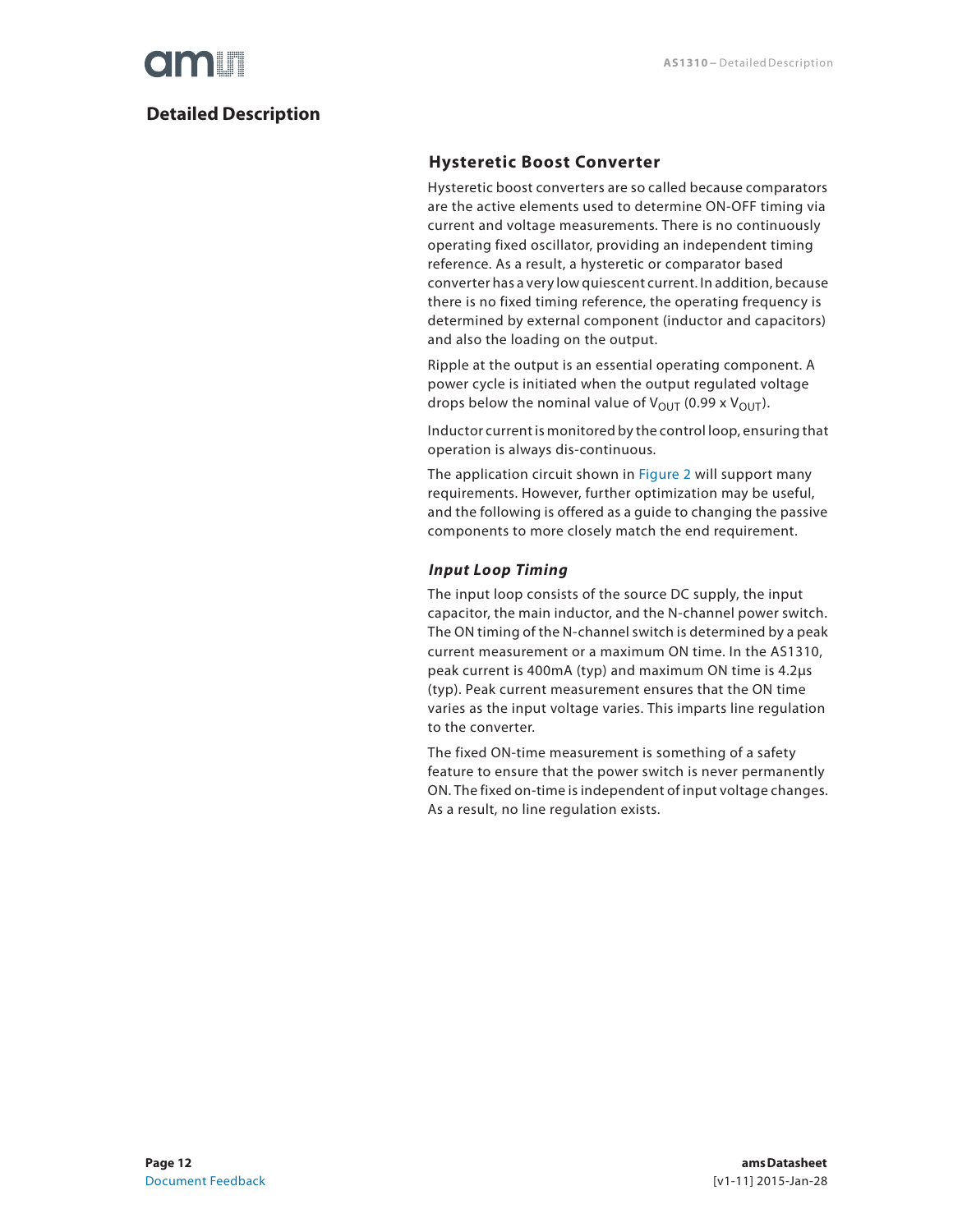## **OMIT**

#### **Figure 16: Simplified Boost DCDC Architecture**



ON time of the power switch (Faraday's Law) is given by:

$$
\text{(EQ1)} \quad \text{T}_{\text{ON}} = \frac{\text{LI}_{\text{PK}}}{\text{V}_{\text{IN}} - (\text{I}_{\text{PK}}\text{R}_{\text{SW1}} + \text{I}_{\text{PK}}\text{R}_{\text{L1}})} \text{ sec [volts, amps, ohms, Henry]}
$$

Applying Min and Max values and neglecting the resistive voltage drop across L1 and SW1;

$$
(\text{EQ2}) \qquad T_{ON\_MIN} = \frac{L_{MIN} I_{PK\_MIN}}{V_{IN\_MAX}}
$$

$$
(\text{EQ3}) \quad T_{ON\_MAX} = \frac{L_{MAX} I_{PK\_MAX}}{V_{IN\_MIN}}
$$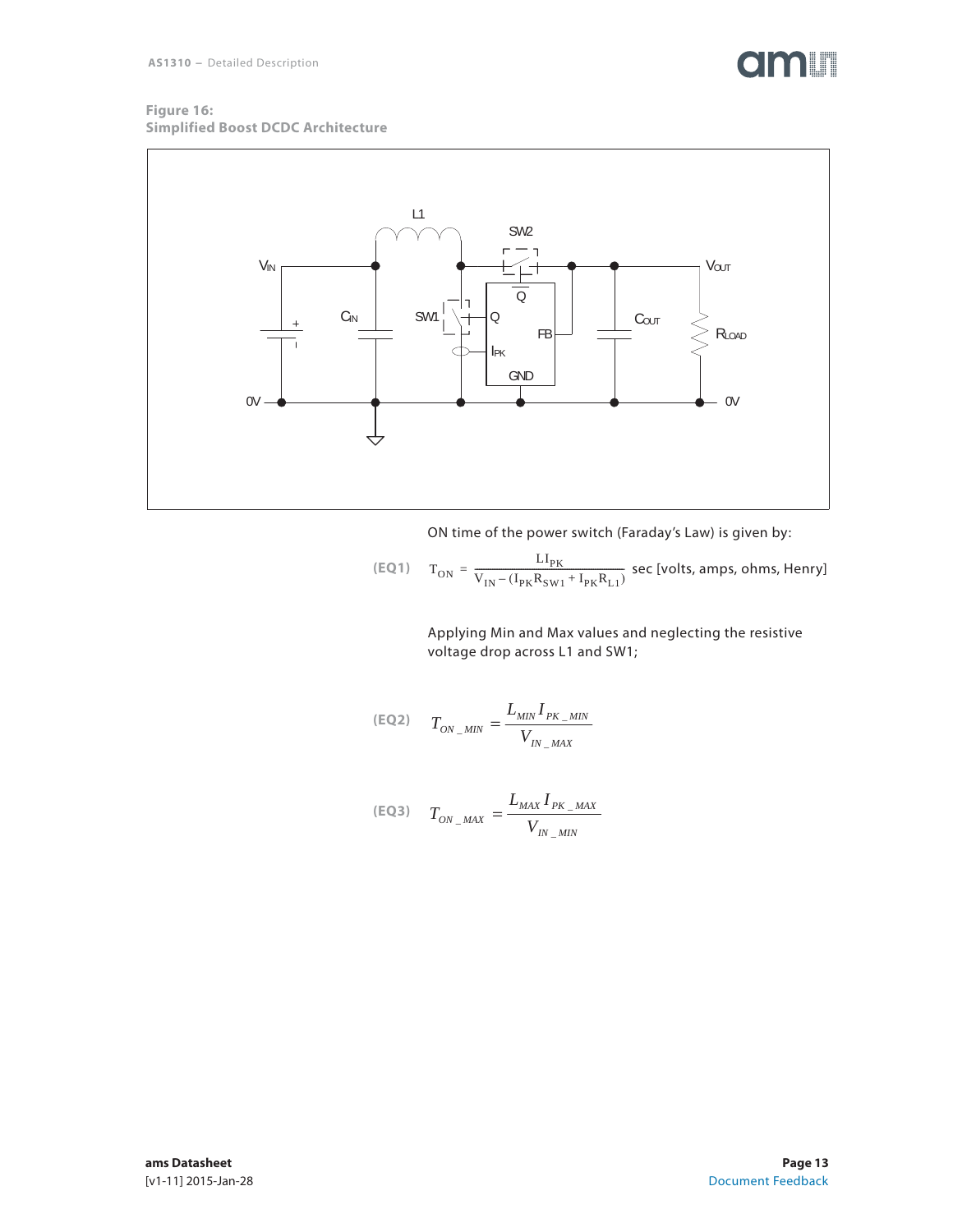

**Figure 17: Simplified Voltage and Current Waveforms** 



Another important relationship is the "volt-seconds" law. Expressed as following:

$$
(\mathsf{EQ4}) \qquad \mathsf{V}_{\mathsf{ON}}\mathsf{T}_{\mathsf{ON}} = \mathsf{V}_{\mathsf{OFF}}\mathsf{T}_{\mathsf{OFF}}
$$

Voltages are those measured across the inductor during each time segment. Figure 17 shows this graphically with the shaded segments marked "A & B". Re-arranging EQ 4:

$$
\text{(EQ5)} \quad \frac{\text{T}_{\text{ON}}}{\text{T}_{\text{OFF}}} = \frac{\text{V}_{\text{OUT}} - \text{V}_{\text{IN}}}{\text{V}_{\text{IN}}}
$$

The time segment called  $T_{WA|T}$  in Figure 17 is a measure of the "hold-up" time of the output capacitor. While the output voltage is above the threshold (0.99x $V_{\text{OUT}}$ ), the output is assumed to be in regulation and no further switching occurs.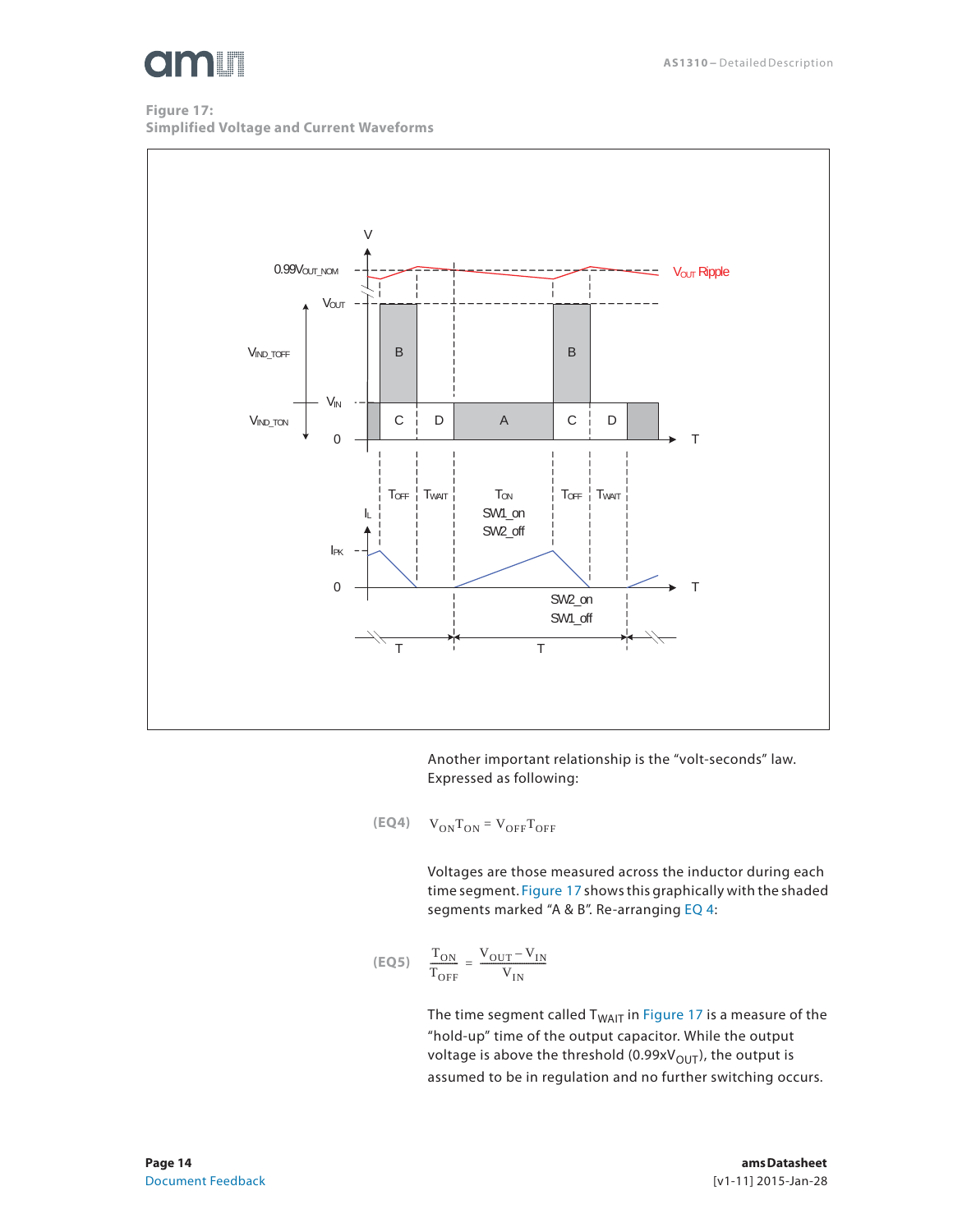

### *Inductor Choice Example*

For the AS1310  $V_{IN\_MIN} = 0.9V$ ,  $V_{OUT\_MAX} = 3.3V$ , EQ 5 gives  $T_{ON} = 2.66T_{OFF}$ 

Let the maximum operating on-time =  $1\mu s$ .

Note that this is shorter than the minimum limit ON-time of 3.6μs. Therefore from EQ 5,  $T_{OFF} = 0.376$ μs. Using EQ 3, L<sub>MAX</sub> is obtained:

 $L_{MAX}$  = 1.875µH. The nearest preferred value is 2.2µH.

This value provides the maximum energy storage for the chosen fixed ON-time limit at the minimum  $V_{IN}$ .

Energy stored during the ON time is given by:

(EQ6) 
$$
E = 0.5L(I_{PK})^2
$$
 Joules (Region A in Figure 17)

If the overall time period ( $T_{ON}$  +  $T_{OFF}$ ) is T, the power taken from the input is:

$$
(\text{EQ7}) \quad P_{\text{IN}} = \frac{0.5 \text{L}(\text{I}_{\text{PK}})^2}{T} \text{ Watts}
$$

Assume output power is 0.8  $P_{IN}$  to establish an initial value of operating period T.

 $T<sub>WAIT</sub>$  is determined by the time taken for the output voltage to fall to 0.99xV<sub>OUT</sub>. The longer the wait time, the lower will be the supply current of the converter. Longer wait times require increased output capacitance. Choose  $T_{WAIT} = 10\%$  T as a minimum starting point for maximum energy transfer. For very low power load applications, choose  $T_{WAIT} \ge 50\%$  T.

#### *Output Loop Timing*

The output loop consists of the main inductor, P-channel synchronous switch (or diode if fitted), output capacitor and load. When the input loop is interrupted, the voltage on the LX pin rises (Lenz's Law). At the same time a comparator enables the synchronous switch, and energy stored in the inductor is transferred to the output capacitor and load. Inductor peak current supports the load and replenishes the charge lost from the output capacitor. The magnitude of the current from the inductor is monitored, and as it approaches zero, the synchronous switch is turned ON. No switching action continues until the output voltage falls below the output reference point (0.99 x  $V_{\text{OUT}}$ ).

Output power is composed of the DC component (Region C in Figure 17):

$$
(\text{EQ8}) \quad P_{\text{REGION\_C}} = V_{\text{IN}} \frac{I_{\text{PK}} T_{\text{OFF}}}{2 T}
$$

Output power is also composed of the inductor component (Region B in Figure 17), neglecting efficiency loss: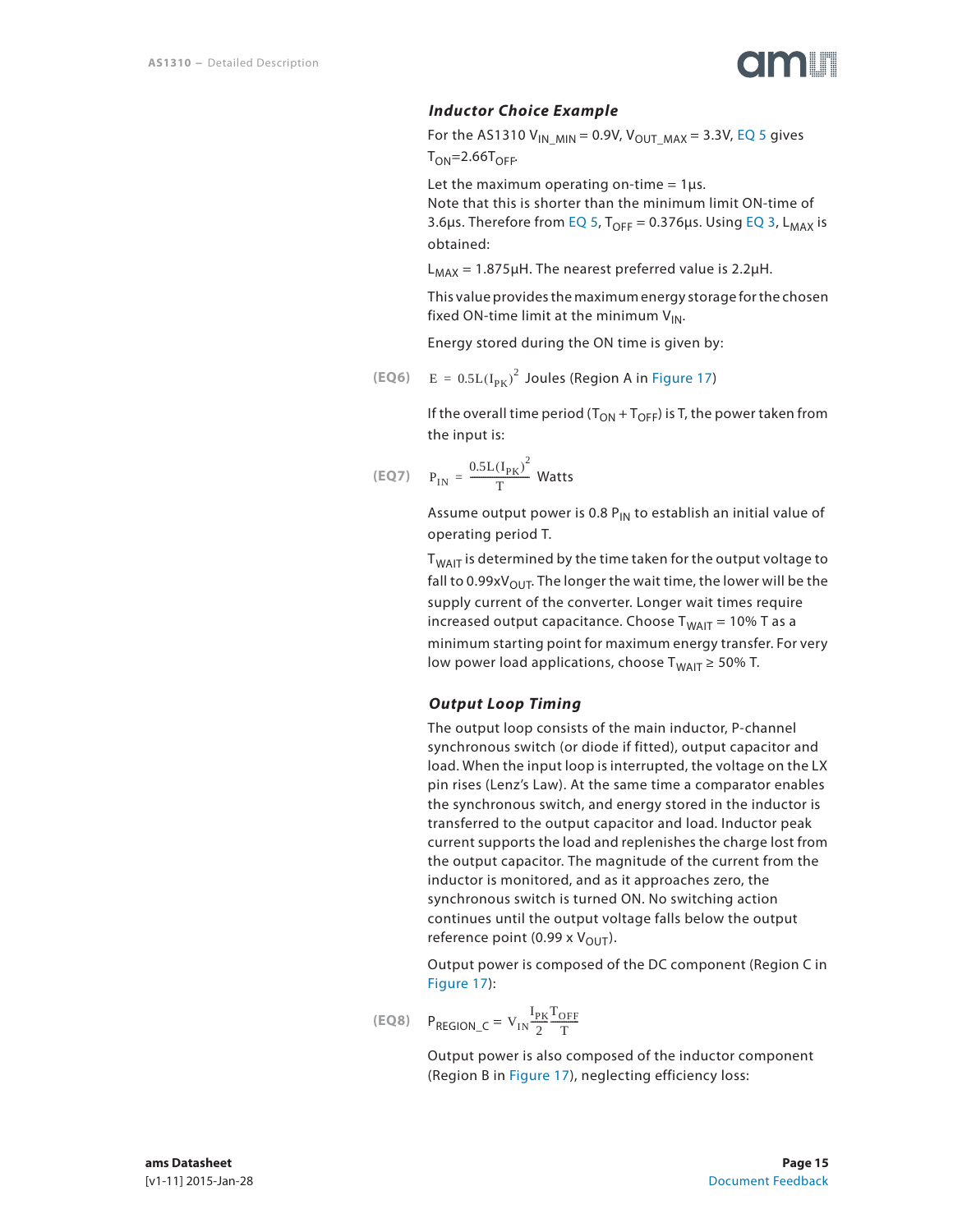(EQ9) 
$$
P_{REGION_B} = \frac{0.5L(I_{PK})^2}{T}
$$

Total power delivered to the load is the sum of EQ 8 and EQ 9:

$$
\text{(EQ10)} \quad \ \ P_{\textrm{TOTAL}} \, = \, V_{\textrm{IN}} \frac{I_{\textrm{PK}}}{2} \frac{T_{\textrm{OFF}}}{T} + \frac{0.5 L{(I_{\textrm{PK}})}^2}{T}
$$

From EQ 3 (using nominal values) peak current is given by:

$$
\text{(EQ11)} \quad \ I_{PK} \, = \, \frac{T_{ON} V_{IN}}{L}
$$

Substituting EQ 11 into EQ 10 and re-arranging:

$$
\text{(EQ12)} \quad \mathbf{P}_{\text{TOTAL}} = \frac{\mathbf{V}_{\text{IN}}^2 \mathbf{T}_{\text{ON}}}{2 \text{TL}} (0.9 \text{T})
$$

0.9T incorporates a wait time  $T_{WAIT} = 10\% T$ 

Output power in terms of regulated output voltage and load resistance is:

$$
\text{(EQ13)} \quad \mathbf{P}_{\text{OUT}} = \frac{\mathbf{V}^2_{\text{OUT}}}{\mathbf{R}_{\text{LOAD}}}
$$

Combining EQ 12 and EQ 13:

$$
\text{(EQ14)} \qquad \frac{V^2_{\text{OUT}}}{R_{\text{LOAD}}} = \frac{V^2_{\text{IN}}T_{\text{ON}}}{2TL}(0.9T)\eta
$$

Symbol η reflects total energy loss between input and output and is approximately 0.8 for these calculations. Use EQ 14 to plot duty cycle ( $T_{ON}/T$ ) changes for various output loadings and changes to V<sub>IN</sub>.

#### *Input Capacitor Selection*

The input capacitor supports the triangular current during the ON-time of the power switch, and maintains a broadly constant input voltage during this time. The capacitance value is obtained from choosing a ripple voltage during the ON-time of the power switch. Additionally, ripple voltage is generated by the equivalent series resistance (ESR) of the capacitor. For worst case, use maximum peak current values from the datasheet.

$$
(\text{EQ15}) \quad C_{IN} = \frac{I_{\text{PEAK}} T_{ON}}{V_{\text{RIPPLE}}}
$$

Using  $T_{ON}$  = 1 µs, and  $I_{PEAK}$  = 480mA, and  $V_{RIPPLE}$  = 50mV, EQ 15 yields:

 $C_{IN}$  = 9.6 $\mu$ F

Nearest preferred would be 10μF.

$$
(EQ16) \tV_{PK\_RIPPLE\_ESR} = I_{PK} R_{ESR}
$$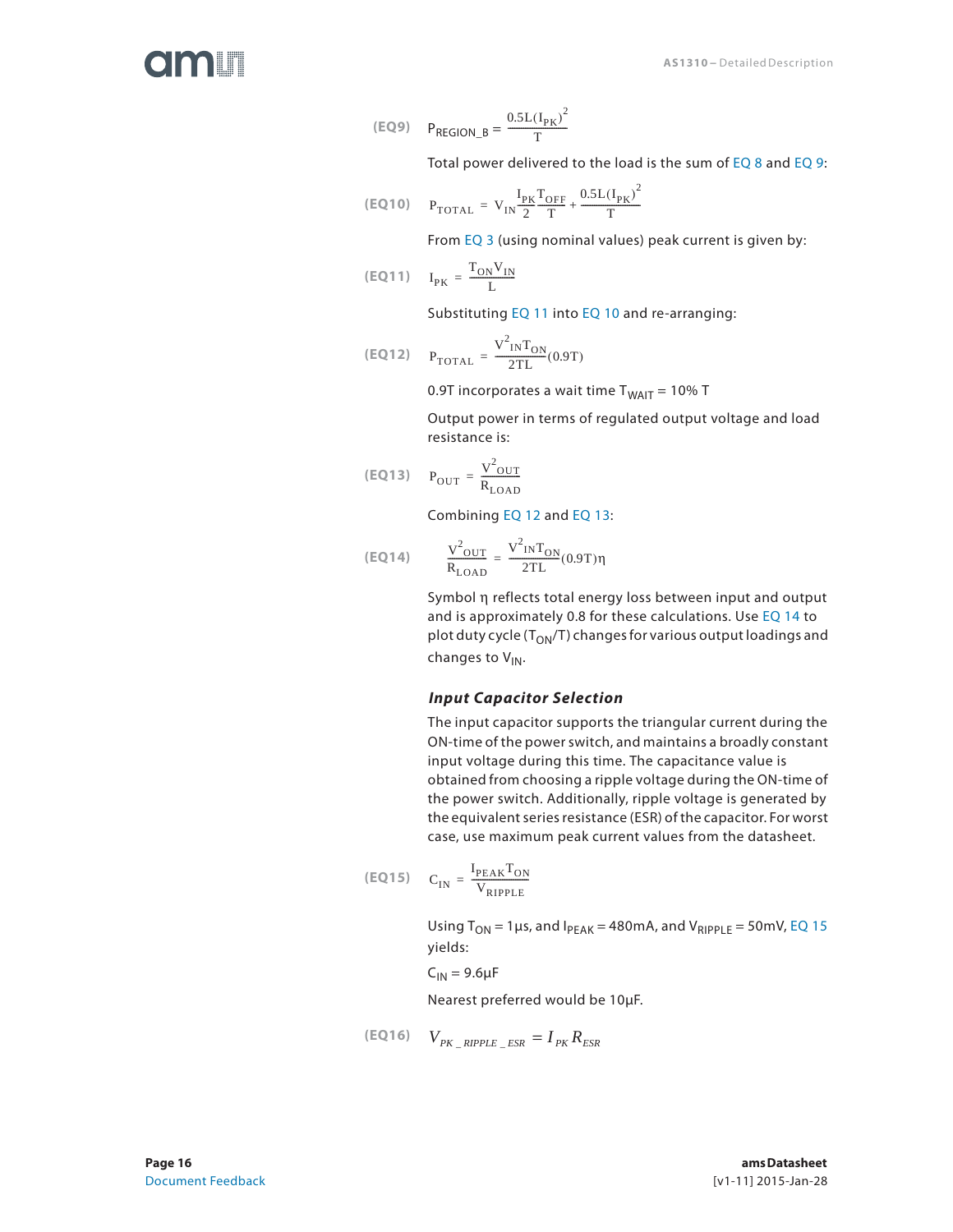

Typically, the ripple due to ESR is not dominant. ESR for the recommended capacitors (Murata GMR), ESR = 5m $Ω$  to 10m $Ω$ . For the AS1310, maximum peak current is 480mA. Ripple due to ESR is 2.4mV to 4.8mV.

Ripple at the input propagates through the common supply connections, and if too high in value can cause problems elsewhere in the system. The input capacitance is an important component to get right.

#### *Output Capacitor Selection*

The output capacitor supports the triangular current during the OFF-time of the power switch (inductor discharge period), and also the load current during the wait time (Region D in Figure 17) and ON-time (Region A in Figure 17) of the power switch.

$$
(EQ17) \quad C_{OUT} = \frac{I_{LOAD}(T_{ON} + T_{WAIT})}{(1 - 0.99)V_{OUT\_NOM}}
$$

**Note(s):** There is also a ripple component due to the equivalent series resistance (ESR) of the capacitor.

#### **Summary**

#### **User Application Defines:**

VINmin, VINmax, VOUTmin, VOUTmax, ILOADmin, ILOADmax

#### **Inductor Selection:**

Select Max on-time =  $0.5\mu s$  to 3 $\mu s$  for AS1310. Use EQ 3 to calculate inductor value.

Use EQ 5 to determine OFF-time.

Use EQ 6 to check that power delivery matches load requirements assume 70% conversion efficiency.

Use EQ 13 to find overall timing period value of T at min  $V_{IN}$  and max  $V_{\text{OUT}}$  for maximum load conditions.

#### **Input Capacitor Selection:**

Choose a ripple value and use EQ 14 to find the value.

#### **Output Capacitor Selection:**

Determine  $T_{WAIT}$  via EQ 6 or EQ 13, and use EQ 16 to find the value.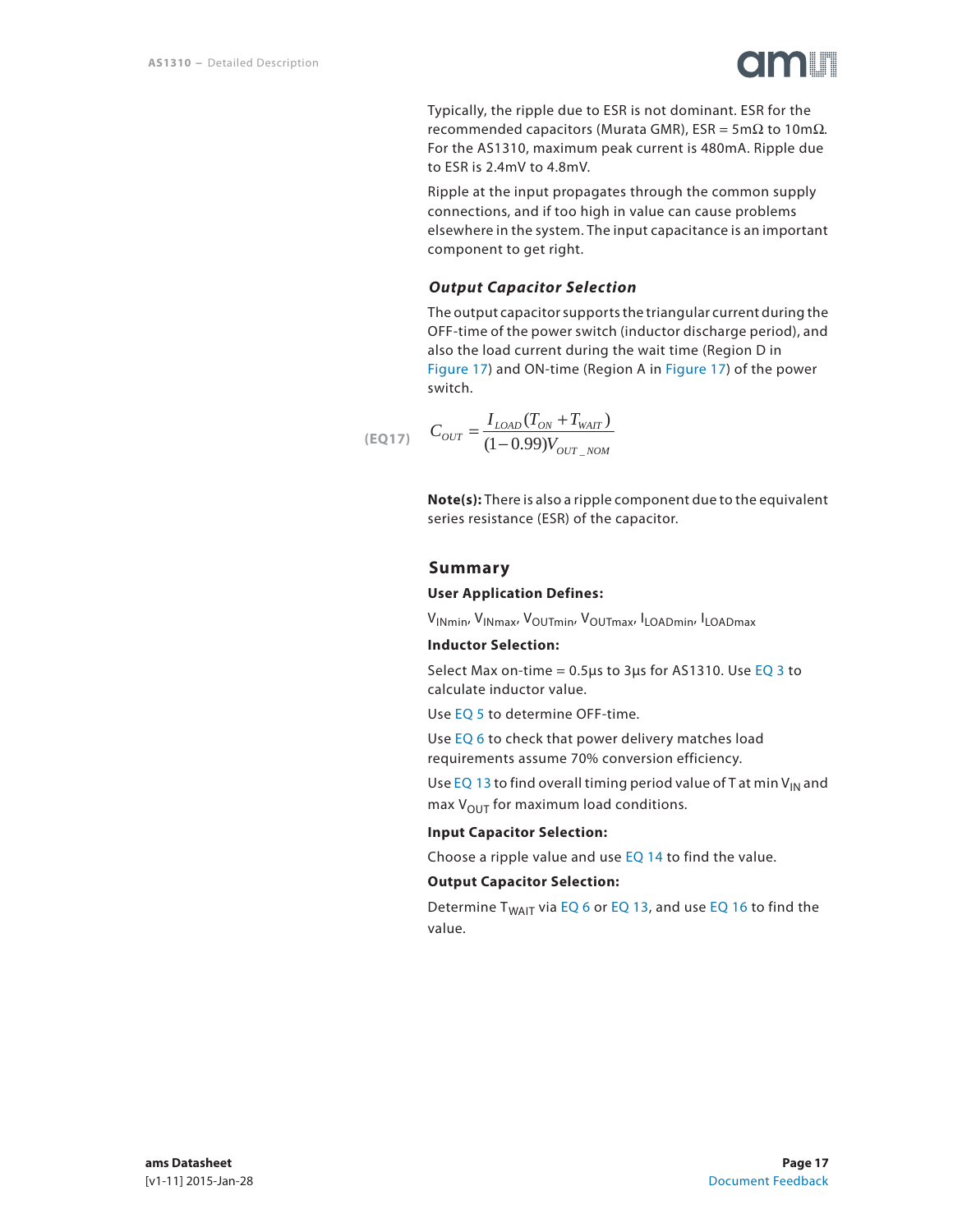

## **Application Information**

The AS1310 is available with fixed output voltages from 1.8V to 3.3V in 50mV steps.





#### **AS1310 Features**

**Shutdown**. The part is in shutdown mode while the voltage at pin EN is below 0.1V and is active when the voltage is higher than 0.7V.

**Note(s):** EN can be driven above V<sub>IN</sub> or V<sub>OUT</sub>, as long as it is limited to less than 3.6V.

**Output Disconnect and Inrush Limiting**. During shutdown  $V_{\text{OUT}}$  is going to 0V and no current from the input source is running through the device. This is true as long as the input voltage is higher than the output voltage.

**Feedthrough Mode.** If the input voltage is higher than the output voltage the supply voltage is connected to the load through the device. To guarantee a proper function of the AS1310 it is not allowed that the supply exceeds the maximum allowed input voltage (3.6V).

In this feedthrough mode the quiescent current is 35μA (typ.). The device goes back into step-up mode when the oputput voltage is 4% (typ.) below V<sub>OUTNOM</sub>.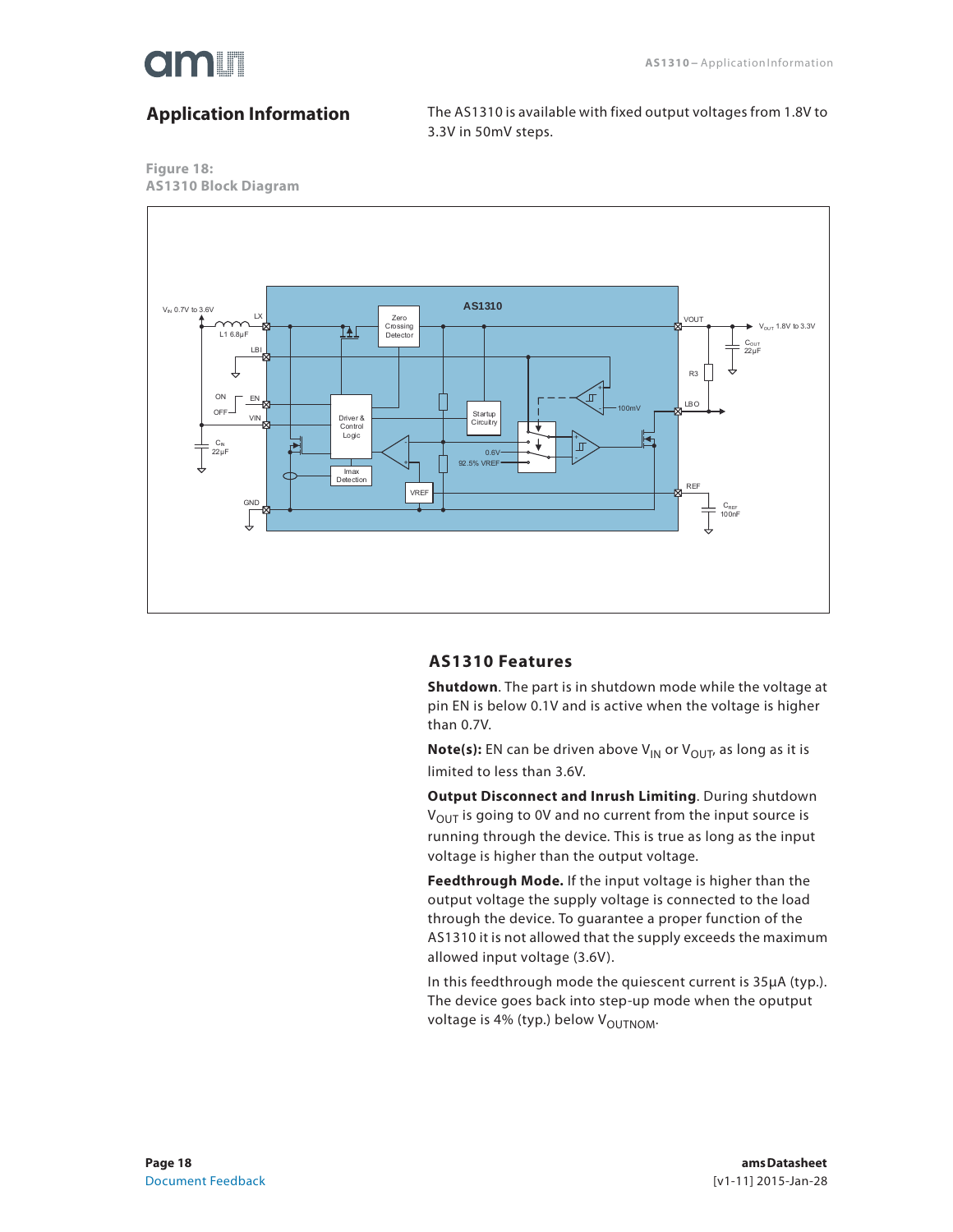

### *Power-OK and Low-Battery-Detect Functionality*

LBO goes low in startup mode as well as during normal operation if:

- The voltage at the LBI pin is below LBI threshold (0.6V). This can be used to monitor the battery voltage.
- LBI pin is connected to GND and  $V_{\text{OUT}}$  is below 92.5% of its nominal value. LBO works as a power-OK signal in this case.

The LBI pin can be connected to a resistive-divider to monitor a particular definable voltage and compare it with a 0.6V internal reference. If LBI is connected to GND an internal resistive-divider is activated and connected to the output. Therefore, the Power-OK functionality can be realized with no additional external components.

The Power-OK feature is not active during shutdown and provides a power-ON-reset function that can operate down to  $V_{1N}$  = 0.7V. A capacitor to GND may be added to generate a power-ON-reset delay. To obtain a logic-level output, connect a pull-up resistor R<sub>3</sub> from pin LBO to pin  $V_{\text{OUT}}$ . Larger values for this resistor will help to minimize current consumption; a 100kΩ resistor is perfect for most applications (see Figure 20).

For the circuit shown in the left of Figure 19, the input bias current into LBI is very low, permitting large-value resistor-divider networks while maintaining accuracy. Place the resistor-divider network as close to the device as possible. Use a defined resistor for R2 and then calculate R1 as:

$$
\text{(EQ18)} \quad \ \ R_1 \, = \, R_2 \cdot \left( \frac{V_{IN}}{V_{LBI}} - 1 \right)
$$

Where:  $V_{\text{LBI}}$  is 0.6V ±30mV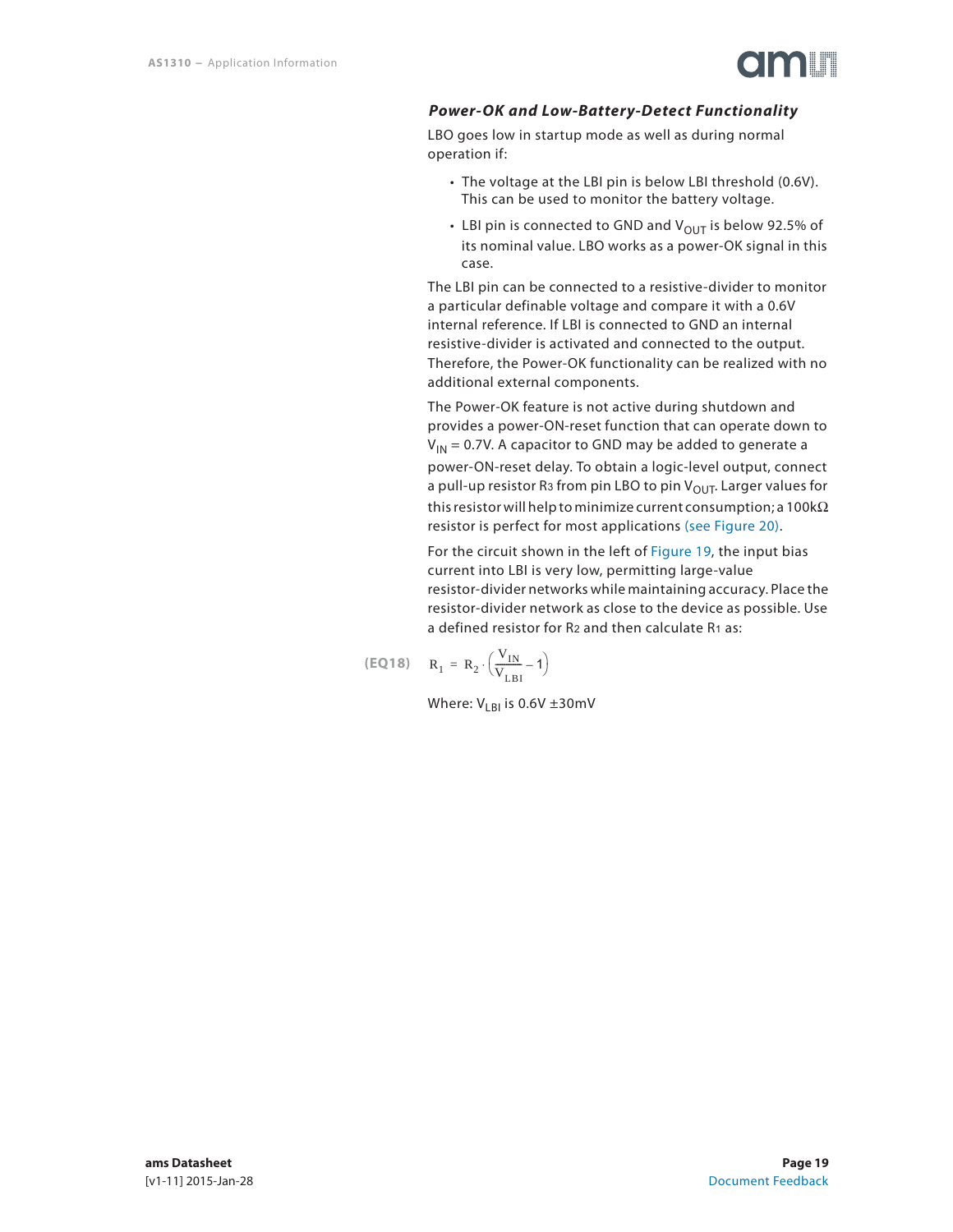

### **Figure 19: Typical Application with Adjustable Battery Monitoring**



**Figure 20: Typical Application with LBO working as Power-OK** 

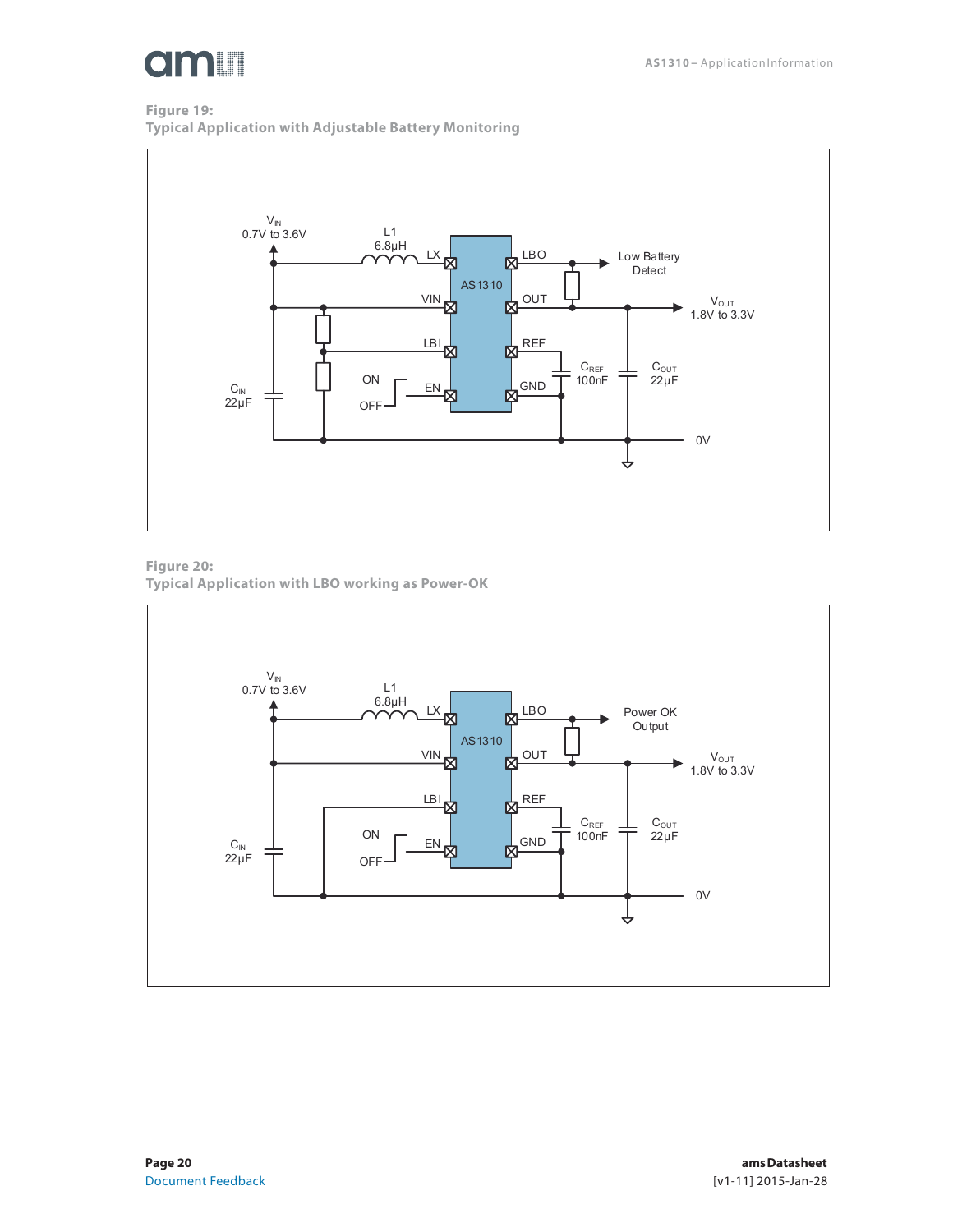### *Thermal Shutdown*

To prevent the AS1310 from short-term misuse and overload conditions the chip includes a thermal overload protection. To block the normal operation mode all switches will be turned OFF. The device is in thermal shutdown when the junction temperature exceeds 150°C. To resume the normal operation the temperature has to drop below 140°C.

A good thermal path has to be provided to dissipate the heat generated within the package. Otherwise it's not possible to operate the AS1310 at its usable maximal power. To dissipate as much heat as possible from the package into a copper plane with as much area as possible, it's recommended to use multiple vias in the printed circuit board. It's also recommended to solder the Exposed Pad (pin 9) to the GND plane.

**Note(s):** Continuing operation in thermal overload conditions may damage the device and is considered bad practice.

### **Always ON Operation**

In battery powered applications with long standby times as blood glucose meters, remote controls, soap dispensers, etc., a careful battery management is required. Normally a complex power management control makes sure that the DCDC is only switched ON, when it is really needed. With AS1310 this complex control can be saved completely, since the AS1310 is perfectly suited to support always-ON operations of the application. The efficiency at standby currents of e.g. 2μAs is around 45% (see Figure 21).

**Figure 21: Efficiency vs. Output Current for Always ON Operation;**   $V_{\text{OUT}}=3.3V$ 

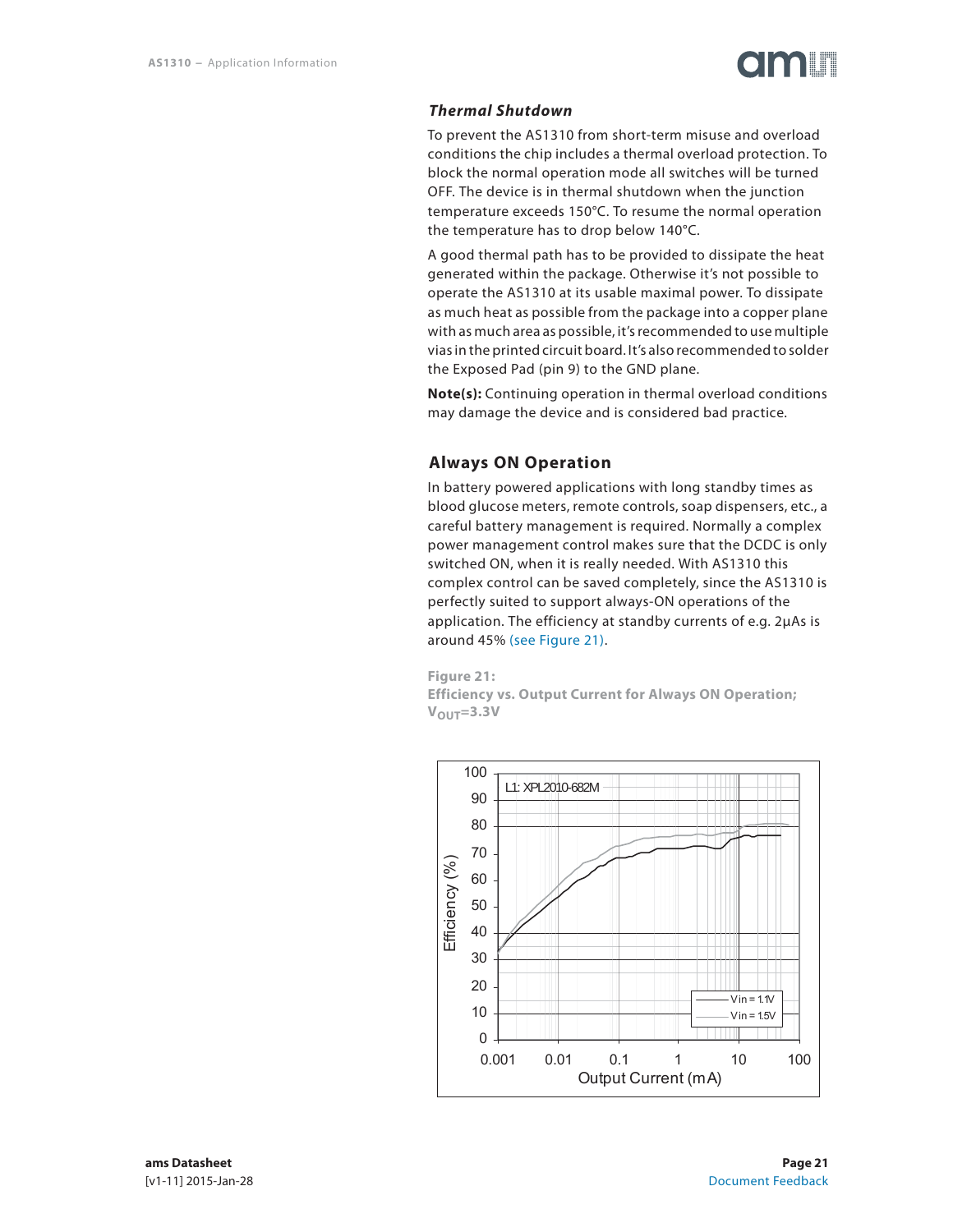### **Component Selection**

Only four components are required to complete the design of the step-up converter. The low peak currents of the AS1310 allow the use of low value, low profile inductors and tiny external ceramic capacitors.

### **Inductor Selection**

For best efficiency, choose an inductor with high frequency core material, such as ferrite, to reduce core losses. The inductor should have low DCR (DC resistance) to reduce the I<sup>2</sup>R losses, and must be able to handle the peak inductor current without saturating. A 6.8μH inductor with a >500mA current rating and <500mΩ DCR is recommended.

**Figure 22: Recommended Inductors** 

| <b>Part Number</b>                 | Ш          | DCR.                 | Current<br><b>Rating</b> | <b>Dimensions</b><br>(L/WT) | <b>Manufacturer</b>      |
|------------------------------------|------------|----------------------|--------------------------|-----------------------------|--------------------------|
| XPL2010-682M                       | $6.8\mu$ H | $421m\Omega$         | 0.62A                    | 2.0x1.9x1.0 mm              |                          |
| EPL2014-682M                       | $6.8\mu$ H | $287m\Omega$         | 0.59A                    | $2.0x2.0x1.4$ mm            |                          |
| LPS3015-682M                       | $6.8\mu$ H | $300 \text{m}\Omega$ | 0.86A                    | $3.0x3.0x1.5$ mm            | Coilcraft                |
| LPS3314-682M<br>6.8 <sub>µ</sub> H |            | 240m $\Omega$        | 0.9A                     | 3.3x3.3x1.3mm               | www.coilcraft.com        |
| LPS4018-682M                       | $6.8\mu$ H | $150 \text{m}\Omega$ | 1.3A                     | 3.9x3.9x1.7 mm              |                          |
| XPL7030-682M                       | $6.8\mu$ H | 59m $\Omega$         | 9.4A                     | 7.0x7.0x3.0 mm              |                          |
| LOH32CN6R8M53L                     | $6.8\mu H$ | $250 \text{m}\Omega$ | 0.54A                    | 3.2x2.5x1.55 mm             |                          |
| LQH3NPN6R8NJ0L                     | $6.8\mu$ H | $210 \text{m}\Omega$ | 0.7A                     | $3.0x3.0x1.1$ mm            | Murata<br>www.murata.com |
| LOH44PN6R8MJ0L                     | $6.8\mu$ H | 143m $\Omega$        | 0.72A                    | 4.0x4.0x1.1 mm              |                          |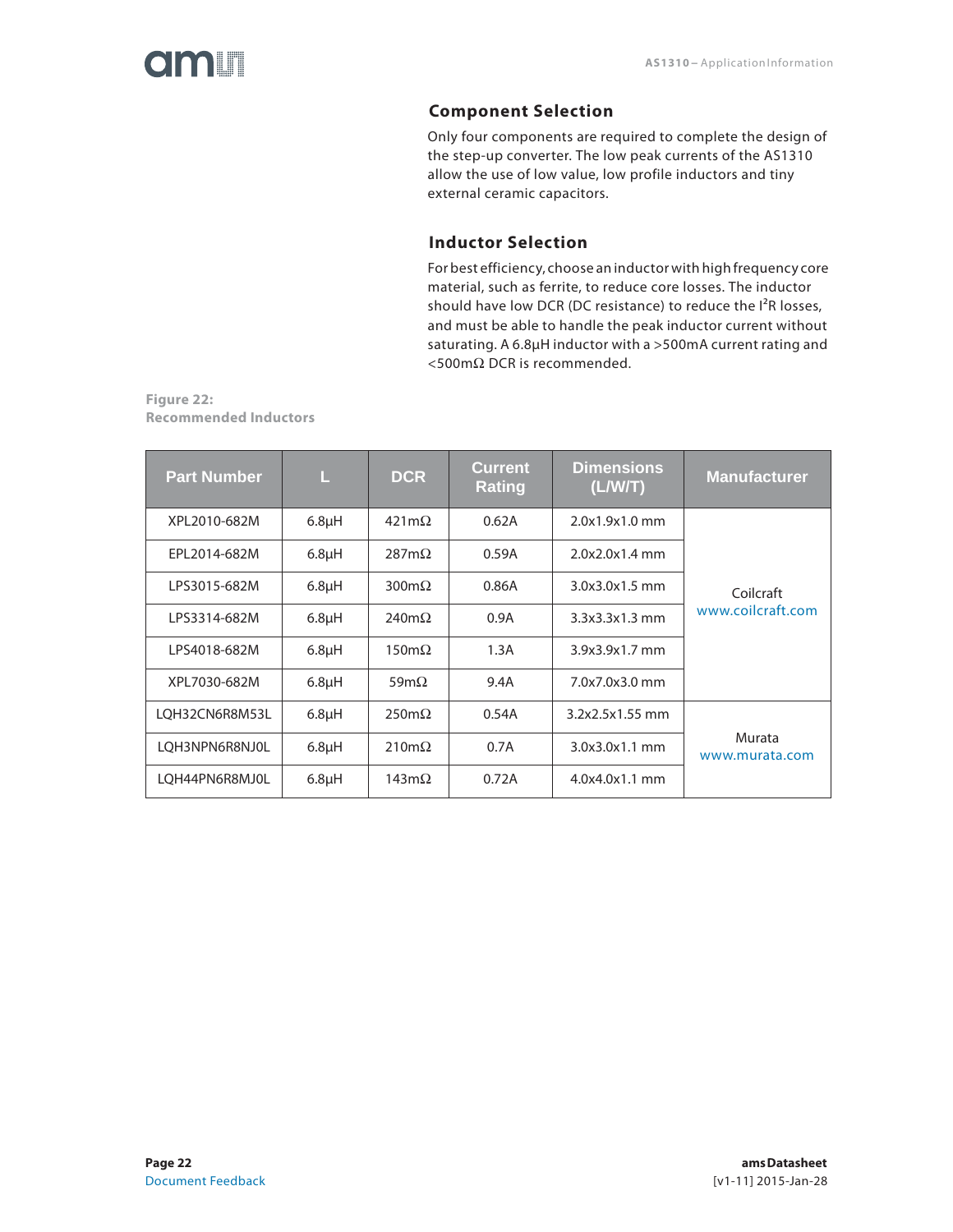

### **Capacitor Selection**

The convertor requires three capacitors. Ceramic X5R or X7R types will minimize ESL and ESR while maintaining capacitance at rated voltage over temperature. The  $V_{1N}$  capacitor should be 22μF. The V<sub>OUT</sub> capacitor should be between 22μF and 47μF. A larger output capacitor should be used if lower peak to peak output voltage ripple is desired. A larger output capacitor will also improve load regulation on  $V_{\text{OUT}}$ . See Figure 23 for a list of capacitors for input and output capacitor selection.

**Figure 23: Recommended Input and Output Capacitors**

| <b>Part Number</b> | $\mathbf{C}$ | <b>TC</b><br>Code | <b>Rated</b><br>Voltage | <b>Dimensions</b><br>(L/W/T) | <b>Manufacturer</b>      |
|--------------------|--------------|-------------------|-------------------------|------------------------------|--------------------------|
| GRM21BR60J226ME99  | $22\mu F$    | X5R               | 6.3V                    | $0805$ , T=1.25mm            |                          |
| GRM31CR61C226KE15  | $22\mu F$    | X <sub>5</sub> R  | 16V                     | $1206, T=1.6$ mm             | Murata<br>www.murata.com |
| GRM31CR60J475KA01  | $47\mu F$    | X5R               | 6.3V                    | 1206, T=1.6mm                |                          |

On the pin REF a 10nF capacitor with an Insulation resistance  $>1$ GΩ is recommended.

**Figure 24: Recommended Capacitors for REF**

| <b>Part Number</b> | $\mathbf{C}$       | <b>TC</b><br>Code | <b>Insulation</b><br>Resistance | <b>Rated</b><br>Voltage | <b>Dimensions</b><br>(L/W/T) | <b>Manufacturer</b> |
|--------------------|--------------------|-------------------|---------------------------------|-------------------------|------------------------------|---------------------|
| GRM188R71C104KA01  | 100 <sub>n</sub> F | X7R               | $>5G\Omega$                     | 16V                     | 0603,<br>$T=0.8$ mm          | Murata              |
| GRM31CR61C226KE15  | 100nF              | X7R               | $>5G\Omega$                     | 50V                     | 0805,<br>$T=1.25$ mm         | www.murata.com      |

### **Layout Considerations**

Relatively high peak currents of 480mA (max) circulate during normal operation of the AS1310. Long printed circuit tracks can generate additional ripple and noise that mask correct operation and prove difficult to "de-bug" during production testing. Referring to Figure 2, the input loop formed by C1,  $V_{IN}$ and GND pins should be minimized. Similarly, the output loop formed by C2,  $V_{\text{OUT}}$  and GND should also be minimized. Ideally both loops should connect to GND in a "star" fashion. Finally, it is important to return  $C_{REF}$  to the GND pin directly.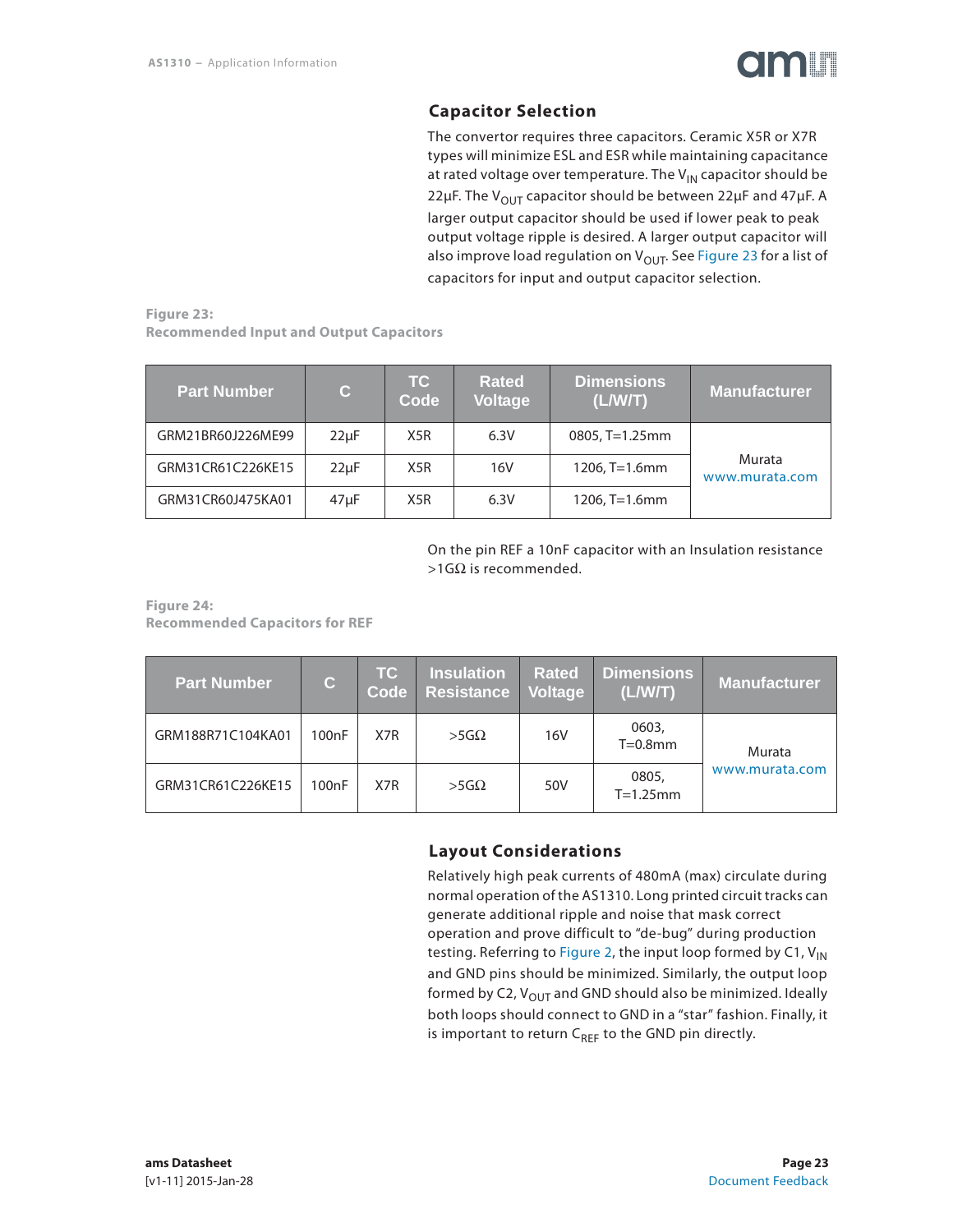

### **Package Drawings & Markings**

The device is available in a TDFN (2x2) 8-pin package.

**Figure 25: Drawings and Dimensions**



#### **Note(s) and/or Footnote(s):**

1. Dimensioning & tolerancing conform to ASME Y14.5M-1994.

2. All dimensions are in millimeters. Angles are in degrees.

3. Coplanarity applies to the exposed heat slug as well as the terminal.

4. Radius on terminal is optional.

5. N is the total number of terminals.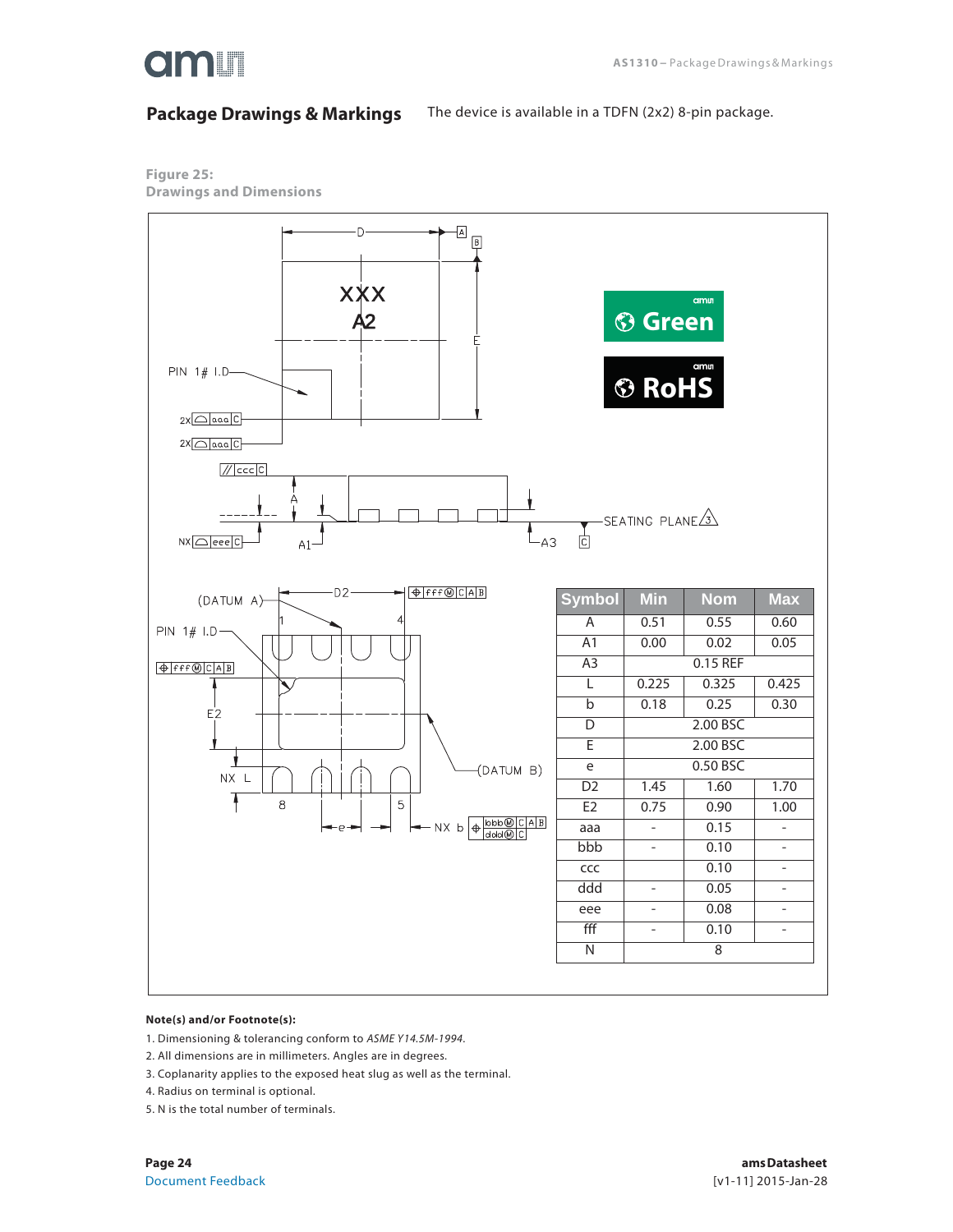

### **Ordering & Contact Information**

The device is available as the standard products shown in Figure 26.

**Figure 26: Ordering Information**

| <b>Ordering Code</b>          | <b>Marking</b> | <b>Output</b> | <b>Description</b>                                                       | <b>Delivery</b><br><b>Form</b> | Package            |
|-------------------------------|----------------|---------------|--------------------------------------------------------------------------|--------------------------------|--------------------|
| AS1310-BTDT-18                | A2             | 1.8V          |                                                                          | Tape and Reel                  | TDFN $(2x2)$ 8-pin |
| AS1310-BTDT-20                | A8             | 2.0V          | Ultra Low Ouiescent<br>Current,<br>Hysteretic DC-DC<br>Step-Up Converter | Tape and Reel                  | TDFN $(2x2)$ 8-pin |
| AS1310-BTDT-25                | A9             | 2.5V          |                                                                          | Tape and Reel                  | TDFN $(2x2)$ 8-pin |
| AS1310-BTDT-27                | A7             | 2.7V          |                                                                          | Tape and Reel                  | TDFN $(2x2)$ 8-pin |
| AS1310-BTDT-30                | A6             | 3.0V          |                                                                          | Tape and Reel                  | TDFN $(2x2)$ 8-pin |
| AS1310-BTDT-33 <sup>(1)</sup> | tbd            | 3.3V          |                                                                          | Tape and Reel                  | TDFN $(2x2)$ 8-pin |
| AS1310-BTDT-xx <sup>(2)</sup> | tbd            | tbd           |                                                                          | Tape and Reel                  | TDFN $(2x2)$ 8-pin |

#### **Note(s) and/or Footnote(s):**

1. On request

2. Non-standard devices are available between 1.8V and 3.3V in 50mV steps.

Buy our products or get free samples online at: www.ams.com/ICdirect

Technical Support is available at: www.ams.com/Technical-Support

Provide feedback about this document at: www.ams.com/Document-Feedback

For further information and requests, e-mail us at: ams\_sales@ams.com

For sales offices, distributors and representatives, please visit: www.ams.com/contact

#### **Headquarters**

ams AG Tobelbaderstrasse 30 8141 Unterpremstaetten Austria, Europe

Tel: +43 (0) 3136 500 0

Website: www.ams.com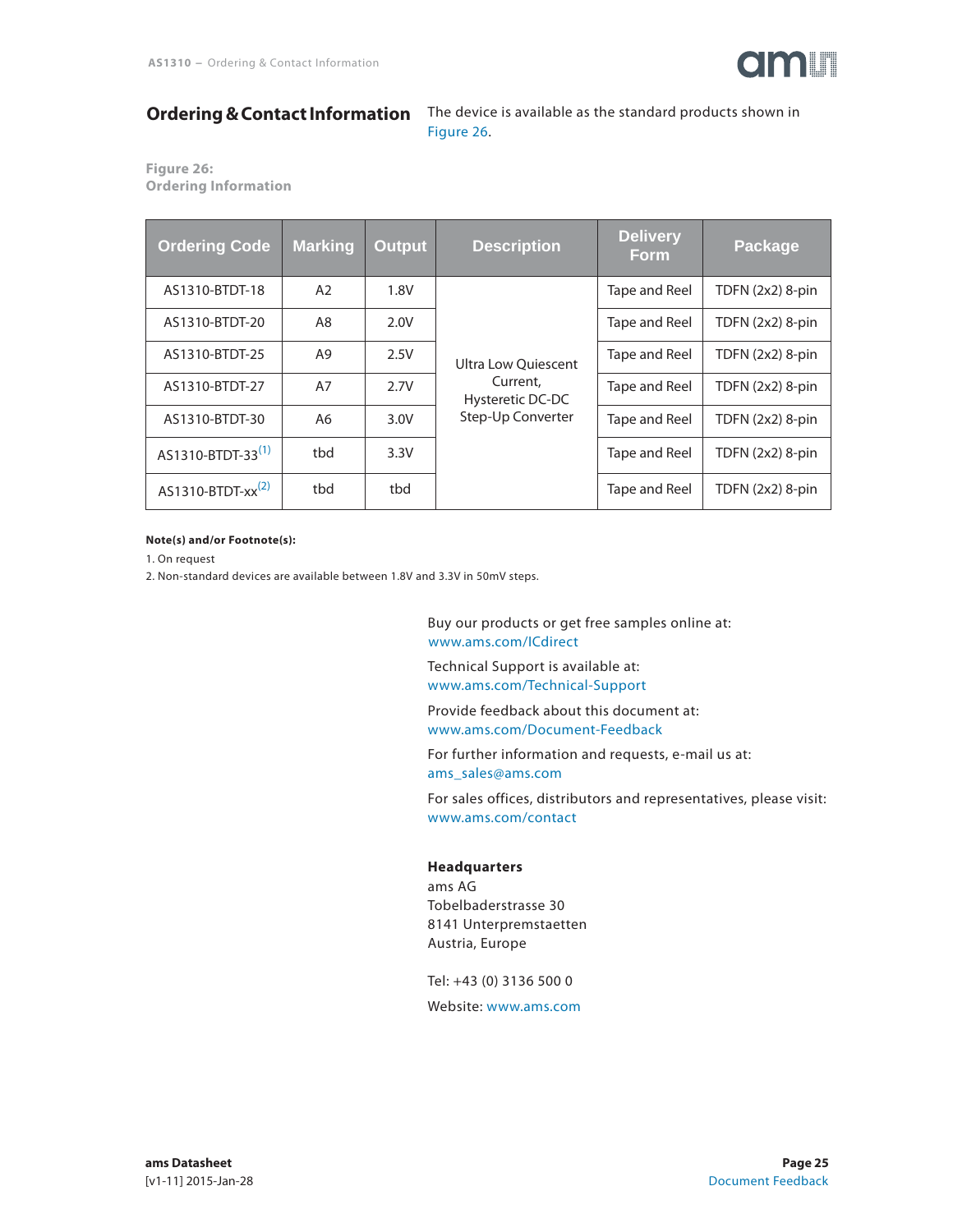### **RoHS Compliant & ams Green Statement**

**RoHS:** The term RoHS compliant means that ams AG products fully comply with current RoHS directives. Our semiconductor products do not contain any chemicals for all 6 substance categories, including the requirement that lead not exceed 0.1% by weight in homogeneous materials. Where designed to be soldered at high temperatures, RoHS compliant products are suitable for use in specified lead-free processes.

**ams Green (RoHS compliant and no Sb/Br):** ams Green defines that in addition to RoHS compliance, our products are free of Bromine (Br) and Antimony (Sb) based flame retardants (Br or Sb do not exceed 0.1% by weight in homogeneous material).

**Important Information:** The information provided in this statement represents ams AG knowledge and belief as of the date that it is provided. ams AG bases its knowledge and belief on information provided by third parties, and makes no representation or warranty as to the accuracy of such information. Efforts are underway to better integrate information from third parties. ams AG has taken and continues to take reasonable steps to provide representative and accurate information but may not have conducted destructive testing or chemical analysis on incoming materials and chemicals. ams AG and ams AG suppliers consider certain information to be proprietary, and thus CAS numbers and other limited information may not be available for release.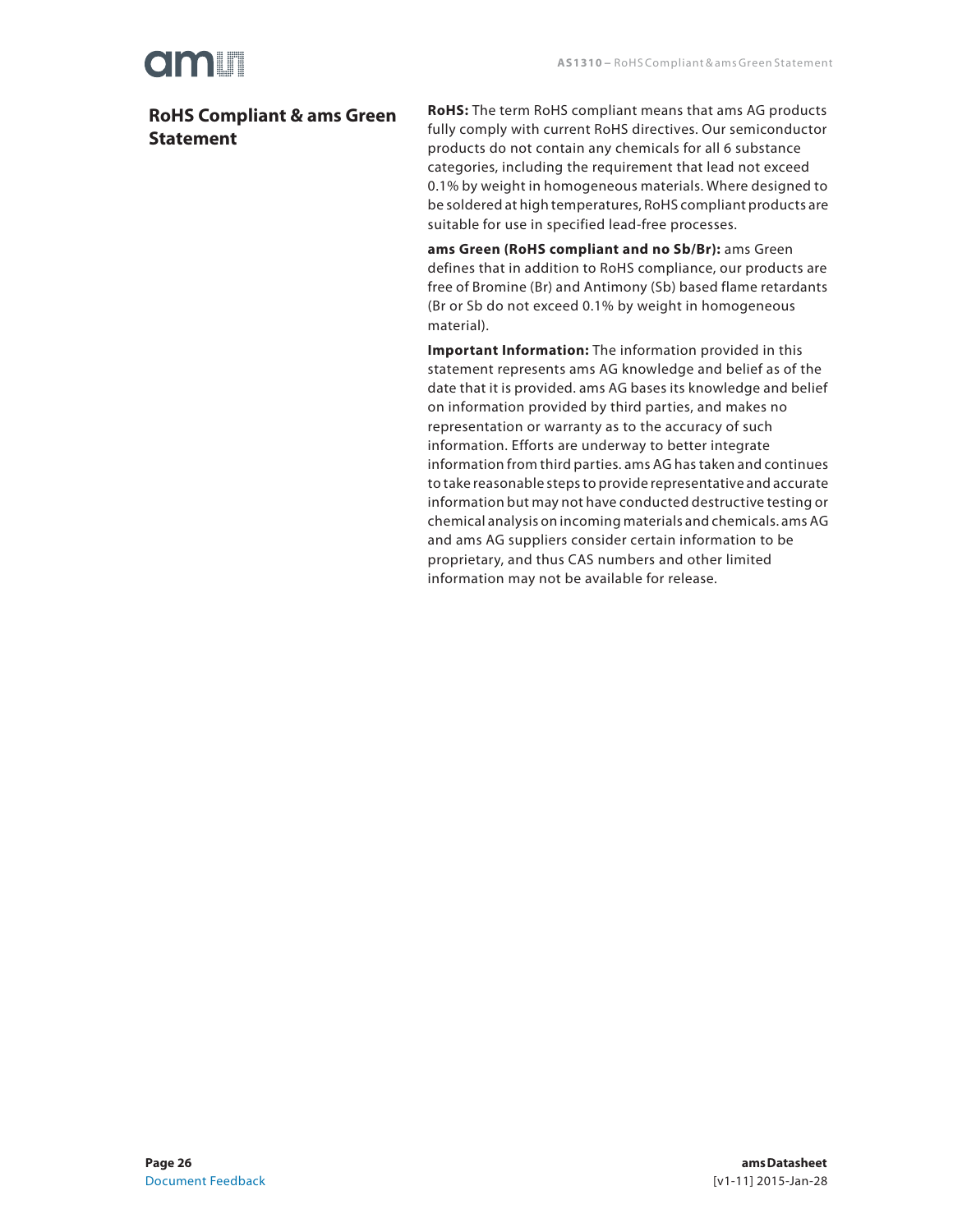## Cimiu

### **Copyrights & Disclaimer**

Copyright ams AG, Tobelbader Strasse 30, 8141 Unterpremstaetten, Austria-Europe. Trademarks Registered. All rights reserved. The material herein may not be reproduced, adapted, merged, translated, stored, or used without the prior written consent of the copyright owner.

Devices sold by ams AG are covered by the warranty and patent indemnification provisions appearing in its General Terms of Trade. ams AG makes no warranty, express, statutory, implied, or by description regarding the information set forth herein. ams AG reserves the right to change specifications and prices at any time and without notice. Therefore, prior to designing this product into a system, it is necessary to check with ams AG for current information. This product is intended for use in commercial applications. Applications requiring extended temperature range, unusual environmental requirements, or high reliability applications, such as military, medical life-support or life-sustaining equipment are specifically not recommended without additional processing by ams AG for each application. This product is provided by ams AG "AS IS" and any express or implied warranties, including, but not limited to the implied warranties of merchantability and fitness for a particular purpose are disclaimed.

ams AG shall not be liable to recipient or any third party for any damages, including but not limited to personal injury, property damage, loss of profits, loss of use, interruption of business or indirect, special, incidental or consequential damages, of any kind, in connection with or arising out of the furnishing, performance or use of the technical data herein. No obligation or liability to recipient or any third party shall arise or flow out of ams AG rendering of technical or other services.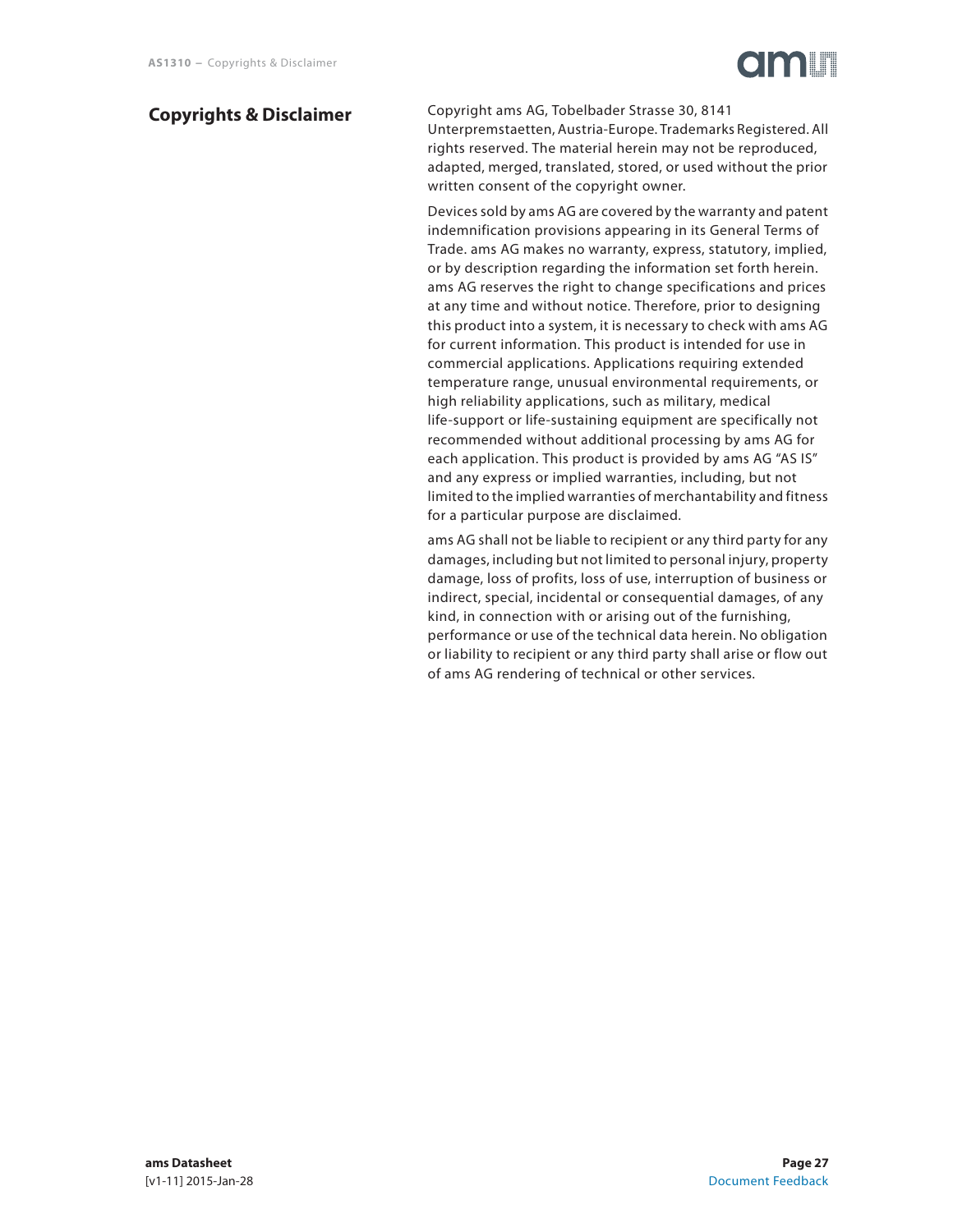

### **Document Status**

| <b>Document Status</b>       | <b>Product Status</b> | <b>Definition</b>                                                                                                                                                                                                                                                              |
|------------------------------|-----------------------|--------------------------------------------------------------------------------------------------------------------------------------------------------------------------------------------------------------------------------------------------------------------------------|
| <b>Product Preview</b>       | Pre-Development       | Information in this datasheet is based on product ideas in<br>the planning phase of development. All specifications are<br>design goals without any warranty and are subject to<br>change without notice                                                                       |
| <b>Preliminary Datasheet</b> | Pre-Production        | Information in this datasheet is based on products in the<br>design, validation or qualification phase of development.<br>The performance and parameters shown in this document<br>are preliminary without any warranty and are subject to<br>change without notice            |
| Datasheet                    | Production            | Information in this datasheet is based on products in<br>ramp-up to full production or full production which<br>conform to specifications in accordance with the terms of<br>ams AG standard warranty as given in the General Terms of<br>Trade                                |
| Datasheet (discontinued)     | Discontinued          | Information in this datasheet is based on products which<br>conform to specifications in accordance with the terms of<br>ams AG standard warranty as given in the General Terms of<br>Trade, but these products have been superseded and<br>should not be used for new designs |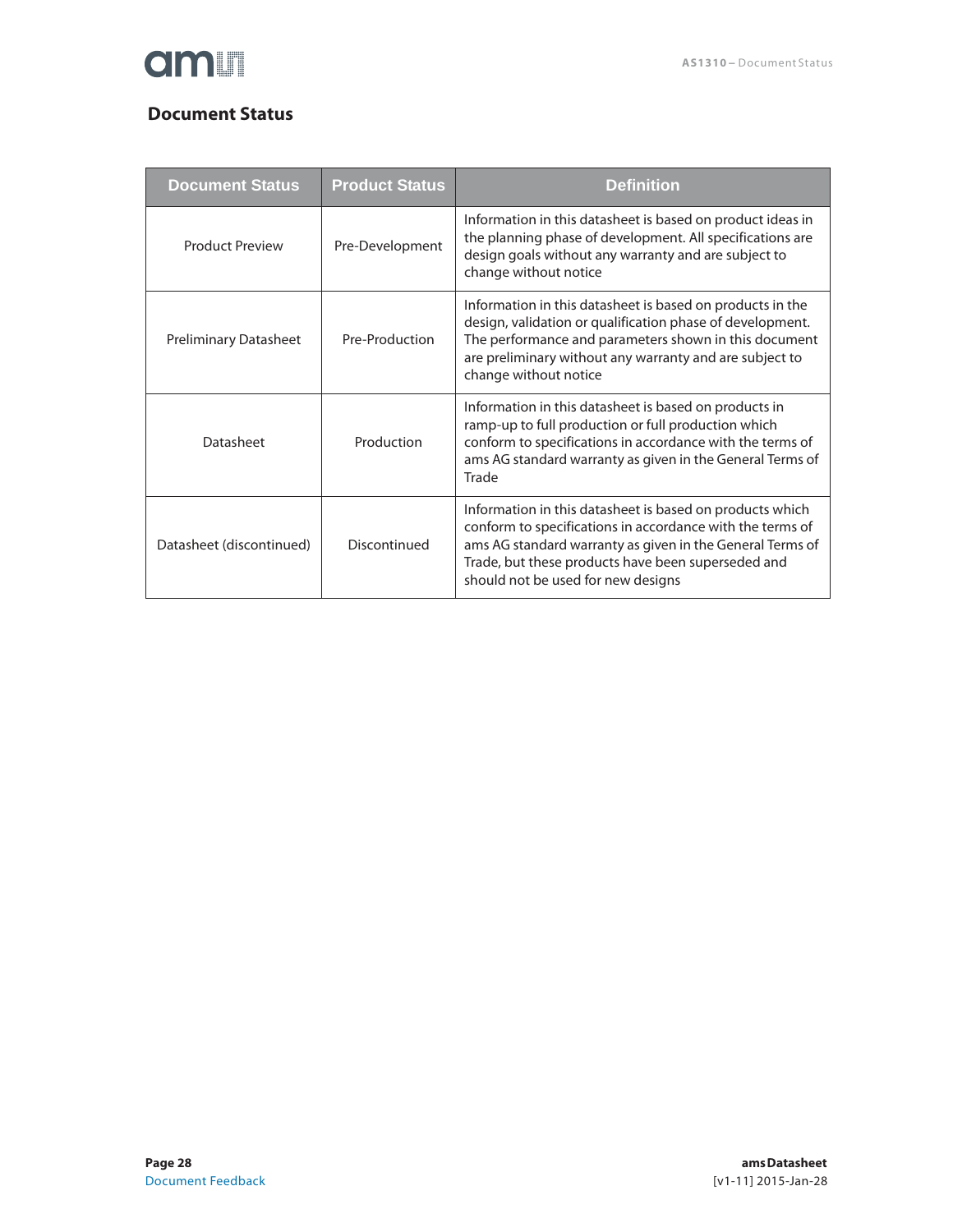

### **Revision Information**

| Changes from 1-10 (2014-Nov-11) to current revision 1-11 (2015-Jan-28) | Page |
|------------------------------------------------------------------------|------|
| Updated Figure 18                                                      |      |
| Updated Figures 19 & 20                                                |      |

#### **Note(s) and/or Footnote(s):**

1. Page and figure numbers for the previous version may differ from page and figure numbers in the current revision.

2. Correction of typographical errors is not explicitly mentioned.